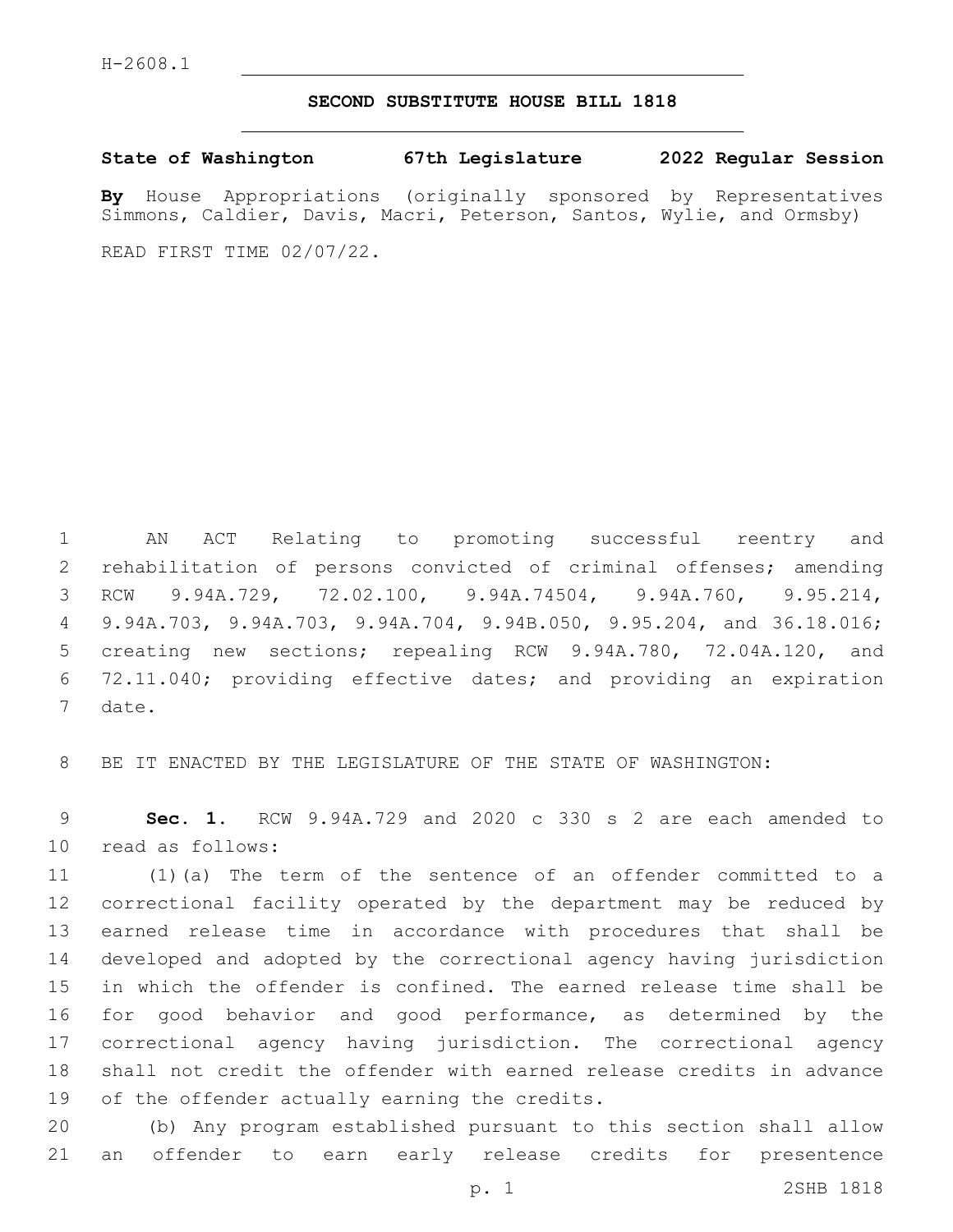incarceration. If an offender is transferred from a county jail to the department, the administrator of a county jail facility shall certify to the department the amount of time spent in custody at the facility and the number of days of early release credits lost or not earned. The department may approve a jail certification from a correctional agency that calculates early release time based on the actual amount of confinement time served by the offender before sentencing when an erroneous calculation of confinement time served by the offender before sentencing appears on the judgment and sentence. The department must adjust an offender's rate of early release listed on the jail certification to be consistent with the rate applicable to offenders in the department's facilities. However, the department is not authorized to adjust the number of presentence early release days that the jail has certified as lost or not earned.

 (2)(a) An offender who has been convicted of a felony committed after July 23, 1995, that involves any applicable deadly weapon enhancements under RCW 9.94A.533 (3) or (4), or both, shall not receive any good time credits or earned release time for that portion of his or her sentence that results from any deadly weapon 20 enhancements.

 (b) An offender whose sentence includes any impaired driving enhancements under RCW 9.94A.533(7), minor child enhancements under RCW 9.94A.533(13), or both, shall not receive any good time credits or earned release time for any portion of his or her sentence that 25 results from those enhancements.

(3) An offender may earn early release time as follows:

 (a) In the case of an offender sentenced pursuant to RCW 10.95.030(3) or 10.95.035, the offender may not receive any earned early release time during the minimum term of confinement imposed by the court; for any remaining portion of the sentence served by the 31 offender, the aggregate earned release time may not exceed ( $(\text{ten})$ ) 10 32 percent of the sentence.

 (b) In the case of an offender convicted of a serious violent offense, or a sex offense that is a class A felony, committed on or after July 1, 1990, and before July 1, 2003, the aggregate earned 36 release time may not exceed ( $(f\text{ifteen})$ ) 15 percent of the sentence.

 (c) In the case of an offender convicted of a serious violent offense, or a sex offense that is a class A felony, committed on or after July 1, 2003, the aggregate earned release time may not exceed 40 ((ten)) 10 percent of the sentence.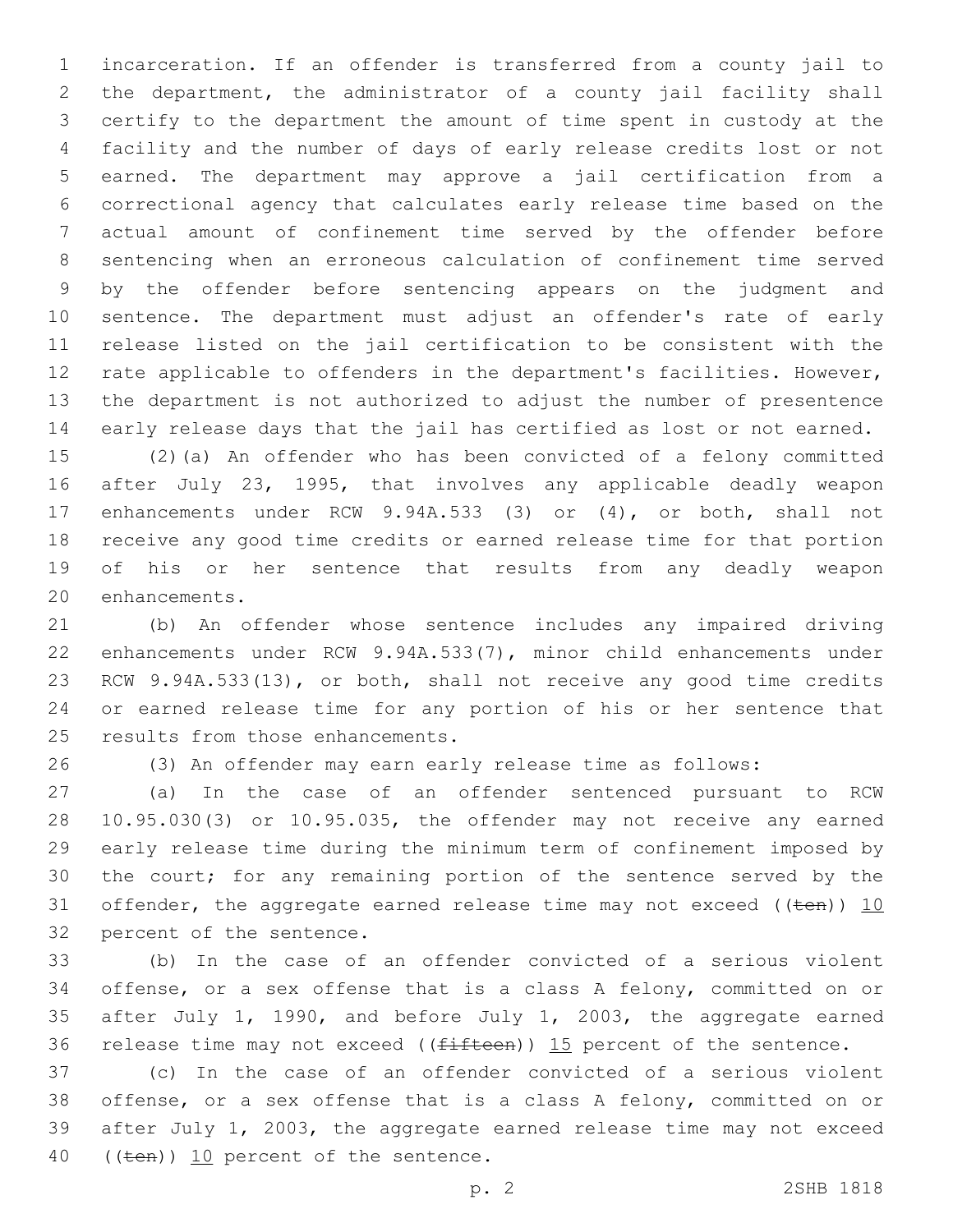1 (d) An offender is qualified to earn up to  $((f \text{iff } y))$  50 percent 2 of aggregate earned release time if he or she: (i) Is not classified as an offender who is at a high risk to reoffend as provided in subsection (4) of this section; (ii) Is not confined pursuant to a sentence for: (A) A sex offense;6 7 (B) A violent offense; (C) A crime against persons as defined in RCW 9.94A.411; (D) A felony that is domestic violence as defined in RCW 10.99.020; (E) A violation of RCW 9A.52.025 (residential burglary); (F) A violation of, or an attempt, solicitation, or conspiracy to violate, RCW 69.50.401 by manufacture or delivery or possession with 14 intent to deliver methamphetamine; or (G) A violation of, or an attempt, solicitation, or conspiracy to violate, RCW 69.50.406 (delivery of a controlled substance to a 17 minor); (iii) Has no prior conviction for the offenses listed in (d)(ii) 19 of this subsection; (iv) Participates in programming or activities as directed by the offender's individual reentry plan as provided under RCW 72.09.270 to the extent that such programming or activities are made available by 23 the department; and (v) Has not committed a new felony after July 22, 2007, while 25 under community custody. (e) In no other case shall the aggregate earned release time 27 exceed one-third of the total sentence. (4) The department shall perform a risk assessment of each offender who may qualify for earned early release under subsection (3)(d) of this section utilizing the risk assessment tool recommended by the Washington state institute for public policy. Subsection (3)(d) of this section does not apply to offenders convicted after 33 July 1, 2010. (5)(a) A person who is eligible for earned early release as provided in this section and who will be supervised by the department pursuant to RCW 9.94A.501 or 9.94A.5011, shall be transferred to 37 community custody in lieu of earned release time; (b) The department shall, as a part of its program for release to the community in lieu of earned release, require the offender to propose a release plan that includes an approved residence and living p. 3 2SHB 1818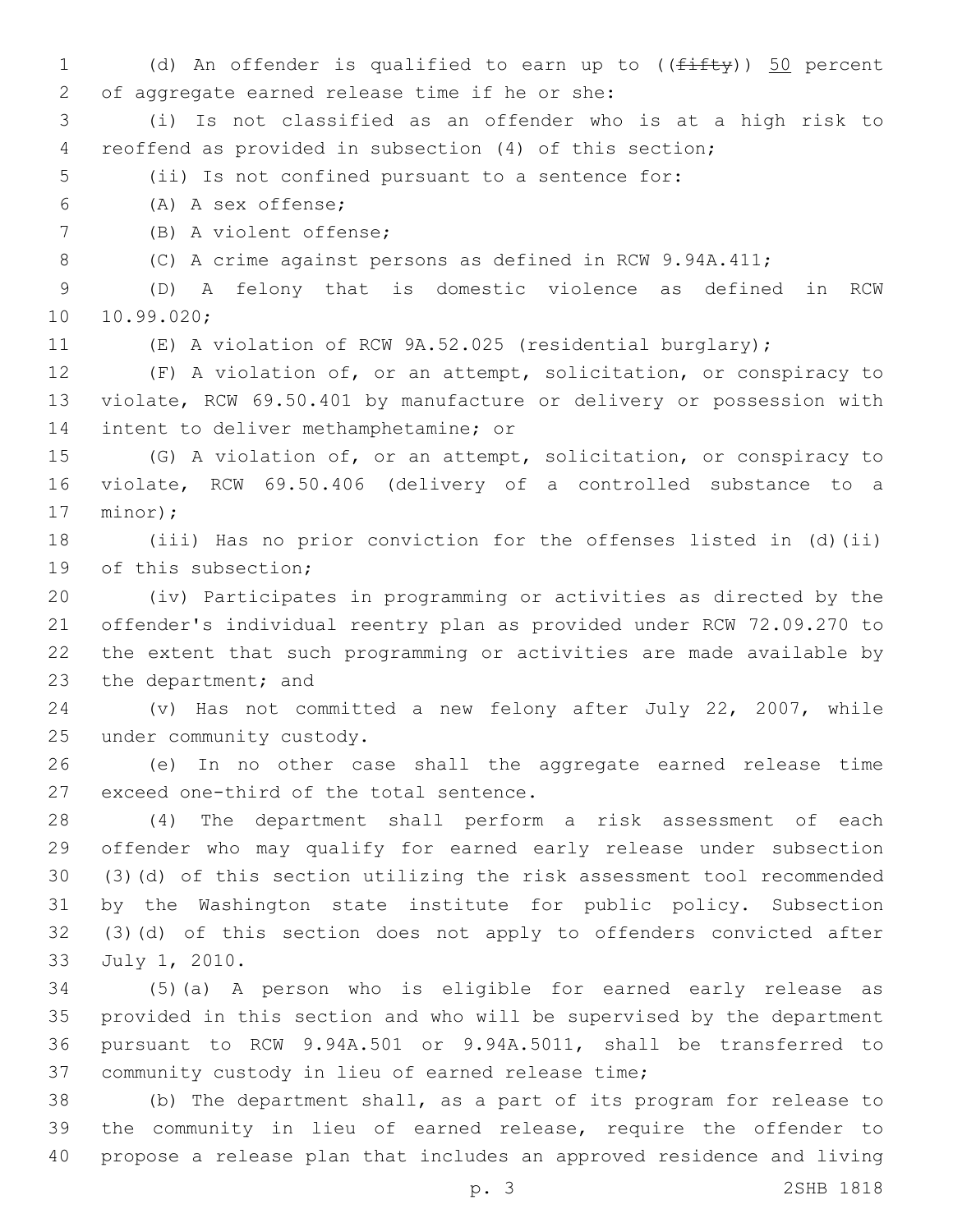arrangement. All offenders with community custody terms eligible for release to community custody in lieu of earned release shall provide an approved residence and living arrangement prior to release to the community;4

 (c) The department may deny transfer to community custody in lieu of earned release time if the department determines an offender's release plan, including proposed residence location and living arrangements, may violate the conditions of the sentence or conditions of supervision, place the offender at risk to violate the conditions of the sentence, place the offender at risk to reoffend, or present a risk to victim safety or community safety. The department's authority under this section is independent of any court-ordered condition of sentence or statutory provision regarding 14 conditions for community custody;

 (d) If the department is unable to approve the offender's release plan, the department may do one or more of the following:

 (i) Transfer an offender to partial confinement in lieu of earned early release for a period not to exceed three months. The three months in partial confinement is in addition to that portion of the offender's term of confinement that may be served in partial 21 confinement as provided in RCW  $9.94A.728(1)(e)$ ;

 (ii) Provide rental vouchers to the offender for a period not to 23 exceed (( $t$ hree))  $six$  months if rental assistance will result in an 24 approved release plan.

 A voucher must be provided in conjunction with additional transition support programming or services that enable an offender to participate in services including, but not limited to, substance abuse treatment, mental health treatment, sex offender treatment, educational programming, or employment programming;

 (e) The department shall maintain a list of housing providers that meets the requirements of RCW 72.09.285. If more than two voucher recipients will be residing per dwelling unit, as defined in RCW 59.18.030, rental vouchers for those recipients may only be paid 34 to a housing provider on the department's list;

 (f) For each offender who is the recipient of a rental voucher, the department shall gather data as recommended by the Washington state institute for public policy in order to best demonstrate whether rental vouchers are effective in reducing recidivism.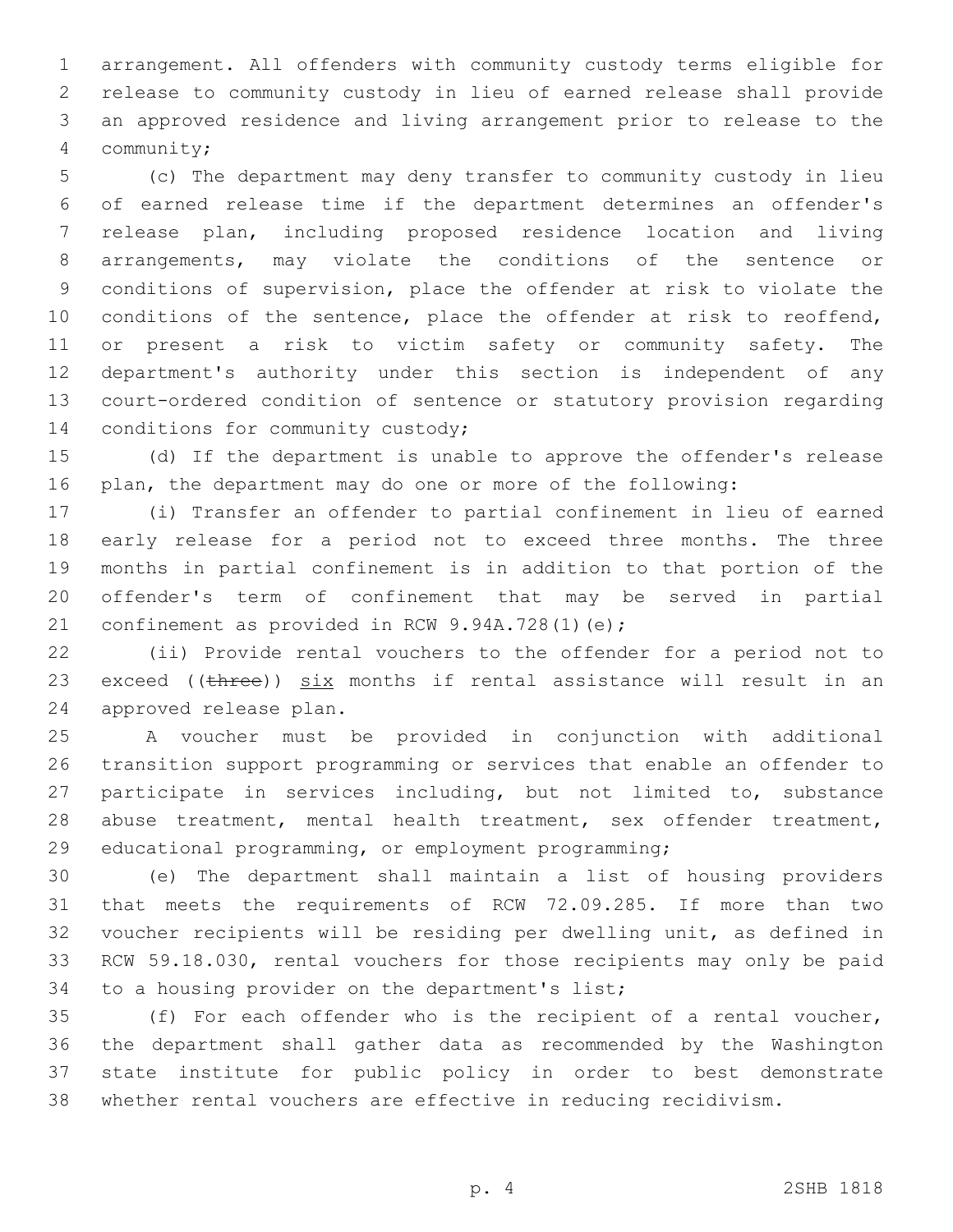(6) An offender serving a term of confinement imposed under RCW 9.94A.670(5)(a) is not eligible for earned release credits under this 3 section.

 **Sec. 2.** RCW 72.02.100 and 2017 c 214 s 1 are each amended to 5 read as follows:

 (1) Any person serving a sentence for a term of confinement in a state correctional facility for convicted felons, pursuant to court commitment, who is thereafter released upon an order of parole of the indeterminate sentence review board, or who is discharged from custody upon expiration of sentence, or who is ordered discharged from custody by a court of appropriate jurisdiction, shall be entitled to retain his or her earnings from labor or employment while in confinement and shall be supplied by the superintendent of the state correctional facility with suitable and presentable clothing, 15 the sum of ((forty dollars)) \$40 for subsistence, and transportation by the least expensive method of public transportation not to exceed 17 the cost of ((one hundred dollars)) \$100 to his or her place of residence or the place designated in his or her parole plan, or to the place from which committed if such person is being discharged on expiration of sentence, or discharged from custody by a court of 21 appropriate jurisdiction: PROVIDED, That up to  $((sixty))$  60 additional dollars may be made available to the parolee for necessary personal and living expenses upon application to and approval by such person's community corrections officer. If in the opinion of the superintendent suitable arrangements have been made to provide the person to be released with suitable clothing and/or the expenses of 27 transportation, the superintendent may consent to such arrangement. If the superintendent has reasonable cause to believe that the person to be released has ample funds, with the exception of earnings from labor or employment while in confinement, to assume the expenses of clothing, transportation, or the expenses for which payments made pursuant to this section or RCW 72.02.110 or any one or more of such expenses, the person released shall be required to assume such 34 expenses.

35 (2) ((Within existing resources, the)) (a) The department of corrections may provide temporary housing assistance for a person 37 being released from ((the Washington corrections center for women or mission creek corrections center for women)) any state correctional 39 facility through the use of rental vouchers, for a period not to

p. 5 2SHB 1818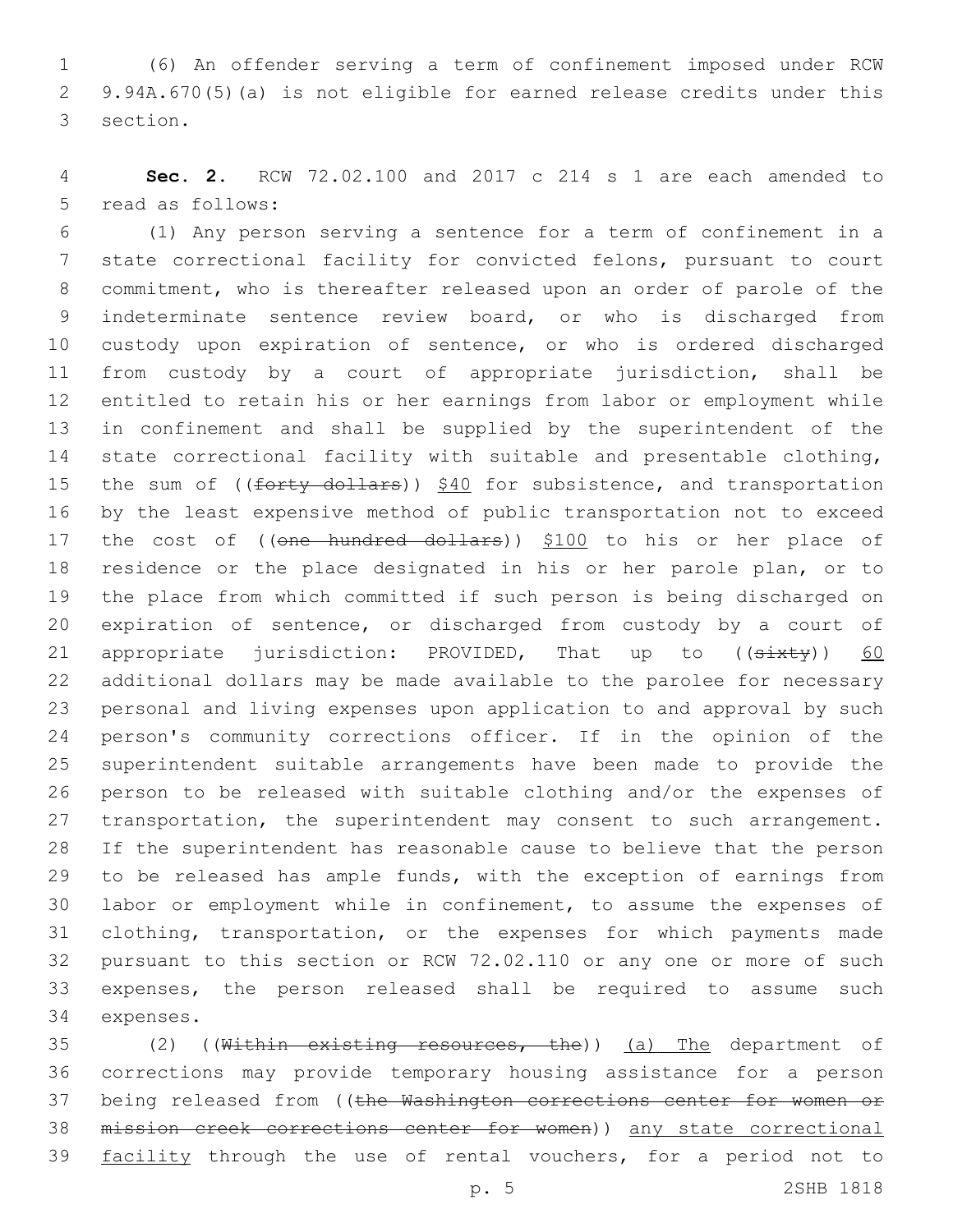1 exceed ((three)) six months, if the department finds that such 2 assistance will support the person's release into the community by preventing housing instability or homelessness. The department's authority to provide vouchers under this section is independent of 5 its authority under RCW 9.94A.729; however, a person may not receive a combined total of rental vouchers in excess of six months for each release from a state correctional facility.

 (b) The department shall establish policies for prioritizing funds available for housing vouchers under this section for persons 10 at risk of releasing homeless or becoming homeless without assistance 11 while taking into account risk to reoffend.

 **Sec. 3.** RCW 9.94A.74504 and 2011 1st sp.s. c 40 s 14 are each 13 amended to read as follows:

 (1) The department may supervise nonfelony offenders transferred to Washington pursuant to RCW 9.94A.745, the interstate compact for adult offender supervision, and shall supervise these offenders 17 according to the provisions of this chapter.

 (2) The department shall process applications for interstate transfer of felony and nonfelony offenders requesting transfer of supervision out-of-state pursuant to RCW 9.94A.745, the interstate 21 compact for adult offender supervision  $\left(\frac{1}{t}\right)$  and may charge offenders a reasonable fee for processing the application.

23  $(3)$  The department shall adopt a rule prescribing the amount of 24 the interstate transfer application fee)).

 **Sec. 4.** RCW 9.94A.760 and 2018 c 269 s 14 are each amended to 26 read as follows:

 (1) Whenever a person is convicted in superior court, the court may order the payment of a legal financial obligation as part of the sentence. The court may not order an offender to pay costs as described in RCW 10.01.160 if the court finds that the offender at the time of sentencing is indigent as defined in RCW 10.101.010(3) (a) through (c). An offender being indigent as defined in RCW 10.101.010(3) (a) through (c) is not grounds for failing to impose restitution or the crime victim penalty assessment under RCW 7.68.035. The court must on either the judgment and sentence or on a subsequent order to pay, designate the total amount of a legal financial obligation and segregate this amount among the separate assessments made for restitution, costs, fines, and other assessments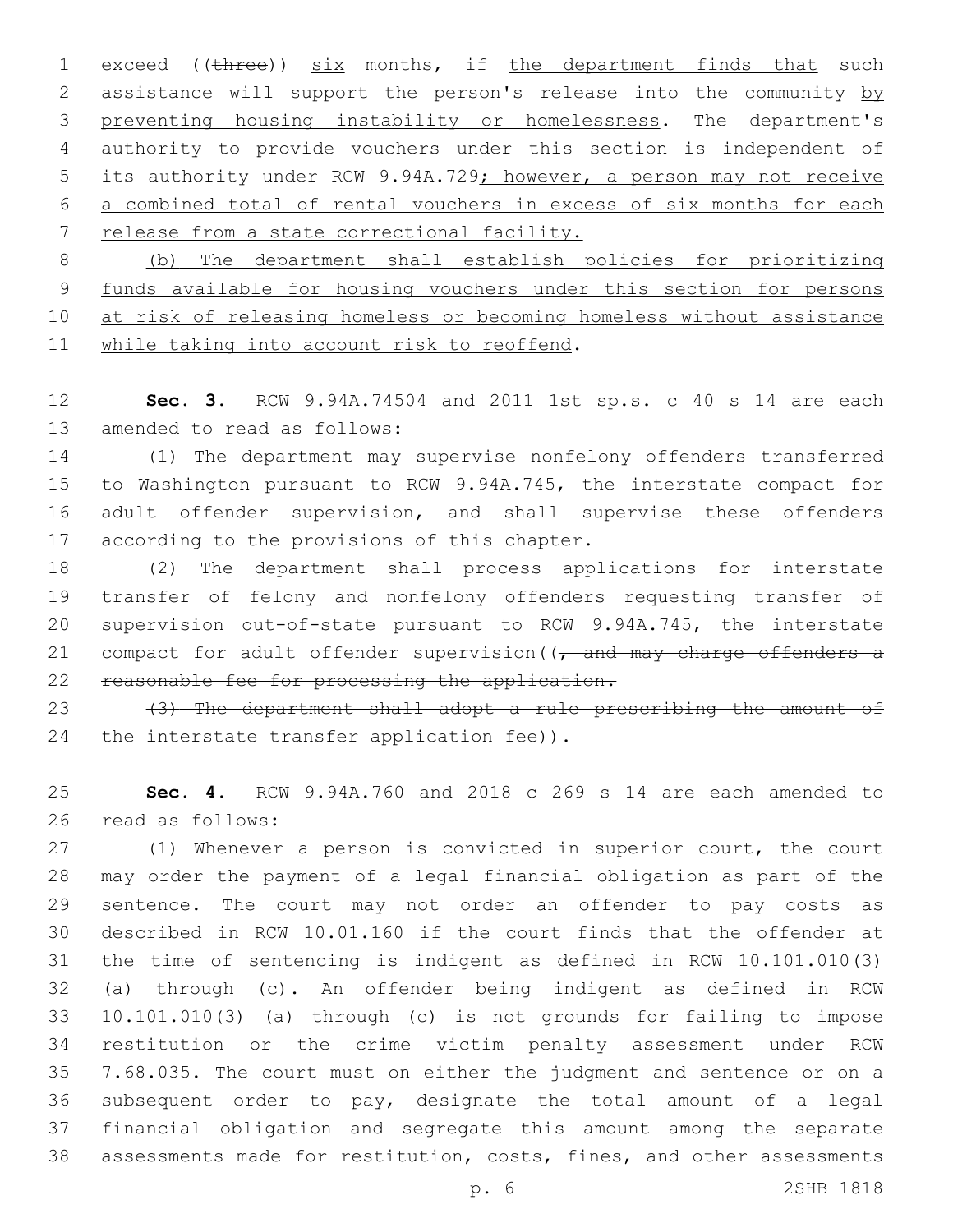required by law. On the same order, the court is also to set a sum that the offender is required to pay on a monthly basis towards satisfying the legal financial obligation. If the court fails to set the offender monthly payment amount, the department shall set the amount if the department has active supervision of the offender, 6 otherwise the county clerk shall set the amount.

 (2) Upon receipt of each payment made by or on behalf of an offender, the county clerk shall distribute the payment in the 9 following order of priority until satisfied:

 (a) First, proportionally to restitution to victims that have not 11 been fully compensated from other sources;

 (b) Second, proportionally to restitution to insurance or other sources with respect to a loss that has provided compensation to 14 victims;

(c) Third, proportionally to crime victims' assessments; and

16 (d) Fourth, proportionally to costs, fines, and other assessments 17 required by law.

 (3) If the court determines that the offender, at the time of sentencing, has the means to pay for the cost of incarceration, the court may require the offender to pay for the cost of incarceration. The court shall not order the offender to pay the cost of incarceration if the court finds that the offender at the time of sentencing is indigent as defined in RCW 10.101.010(3) (a) through (c). Costs of incarceration ordered by the court shall not exceed a 25 rate of ((fifty dollars)) \$50 per day of incarceration, if incarcerated in a prison, or the actual cost of incarceration per day 27 of incarceration, if incarcerated in a county jail. In no case may 28 the court require the offender to pay more than ((one hundred 29 dollars)) \$100 per day for the cost of incarceration. All funds recovered from offenders for the cost of incarceration in the county jail shall be remitted to the county and the costs of incarceration 32 in a prison shall be remitted to the department.

 (4) The court may add to the judgment and sentence or subsequent order to pay a statement that a notice of payroll deduction is to be issued immediately. If the court chooses not to order the immediate issuance of a notice of payroll deduction at sentencing, the court shall add to the judgment and sentence or subsequent order to pay a statement that a notice of payroll deduction may be issued or other income-withholding action may be taken, without further notice to the offender if a monthly court-ordered legal financial obligation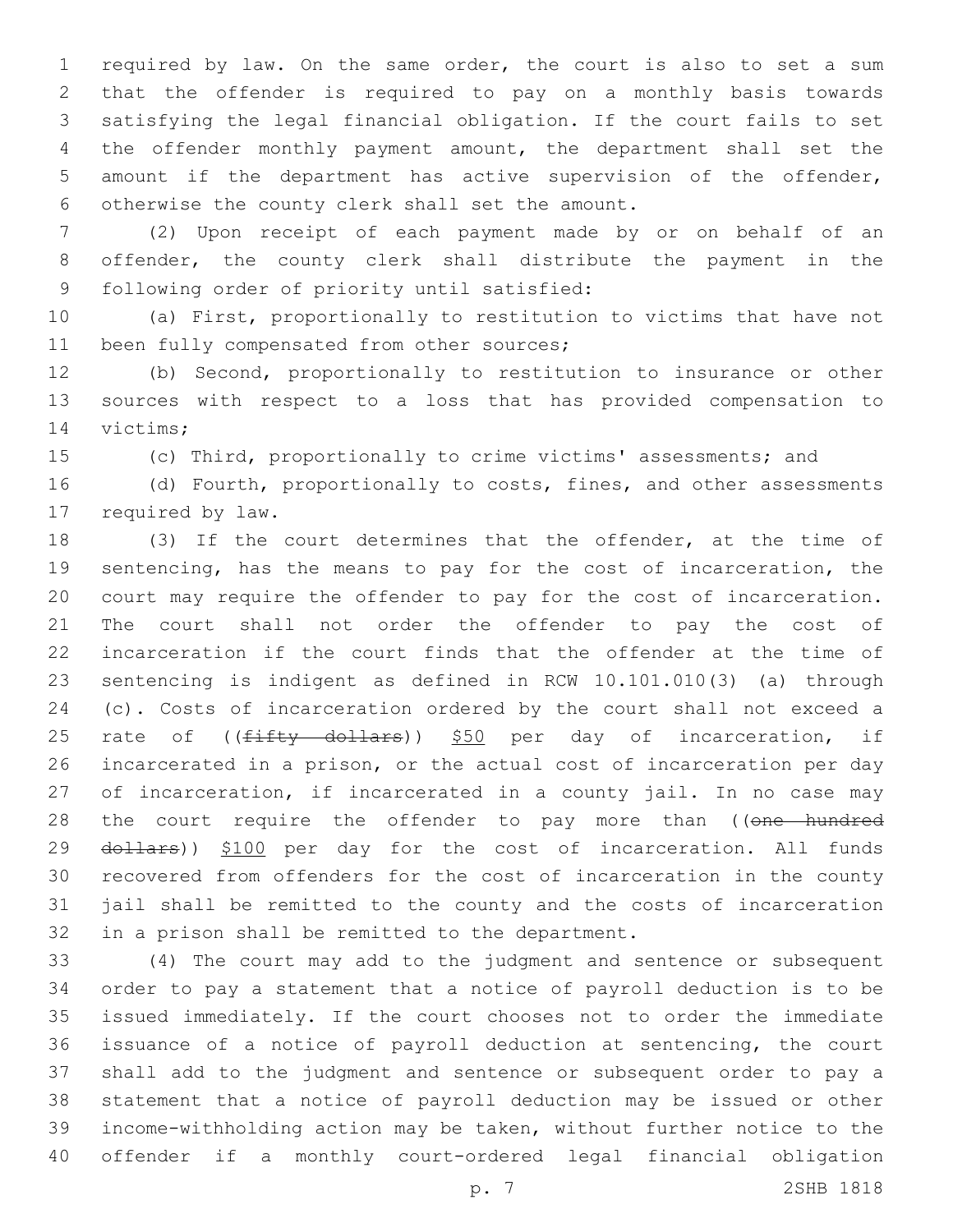payment is not paid when due, and an amount equal to or greater than 2 the amount payable for one month is owed.

 If a judgment and sentence or subsequent order to pay does not include the statement that a notice of payroll deduction may be issued or other income-withholding action may be taken if a monthly legal financial obligation payment is past due, the department or the county clerk may serve a notice on the offender stating such requirements and authorizations. Service shall be by personal service 9 or any form of mail requiring a return receipt.

 (5) Independent of the department or the county clerk, the party or entity to whom the legal financial obligation is owed shall have the authority to use any other remedies available to the party or entity to collect the legal financial obligation. These remedies include enforcement in the same manner as a judgment in a civil action by the party or entity to whom the legal financial obligation is owed. Restitution collected through civil enforcement must be paid through the registry of the court and must be distributed proportionately according to each victim's loss when there is more than one victim. The judgment and sentence shall identify the party 20 or entity to whom restitution is owed so that the state, party, or entity may enforce the judgment. If restitution is ordered pursuant to RCW 9.94A.750(6) or 9.94A.753(6) to a victim of rape of a child or a victim's child born from the rape, the Washington state child support registry shall be identified as the party to whom payments must be made. Restitution obligations arising from the rape of a child in the first, second, or third degree that result in the pregnancy of the victim may be enforced for the time periods provided under RCW 9.94A.750(6) and 9.94A.753(6). All other legal financial obligations for an offense committed prior to July 1, 2000, may be 30 enforced at any time during the  $((\text{ten}))$  10-year period following the 31 offender's release from total confinement or within  $((ten))$  10 years 32 of entry of the judgment and sentence, whichever period ends later. 33 Prior to the expiration of the initial (( $t$ en))  $10$ -year period, the 34 superior court may extend the criminal judgment an additional  $((\text{ten}))$  10 years for payment of legal financial obligations including crime victims' assessments. All other legal financial obligations for an offense committed on or after July 1, 2000, may be enforced at any time the offender remains under the court's jurisdiction. For an offense committed on or after July 1, 2000, the court shall retain 40 jurisdiction over the offender, for purposes of the offender's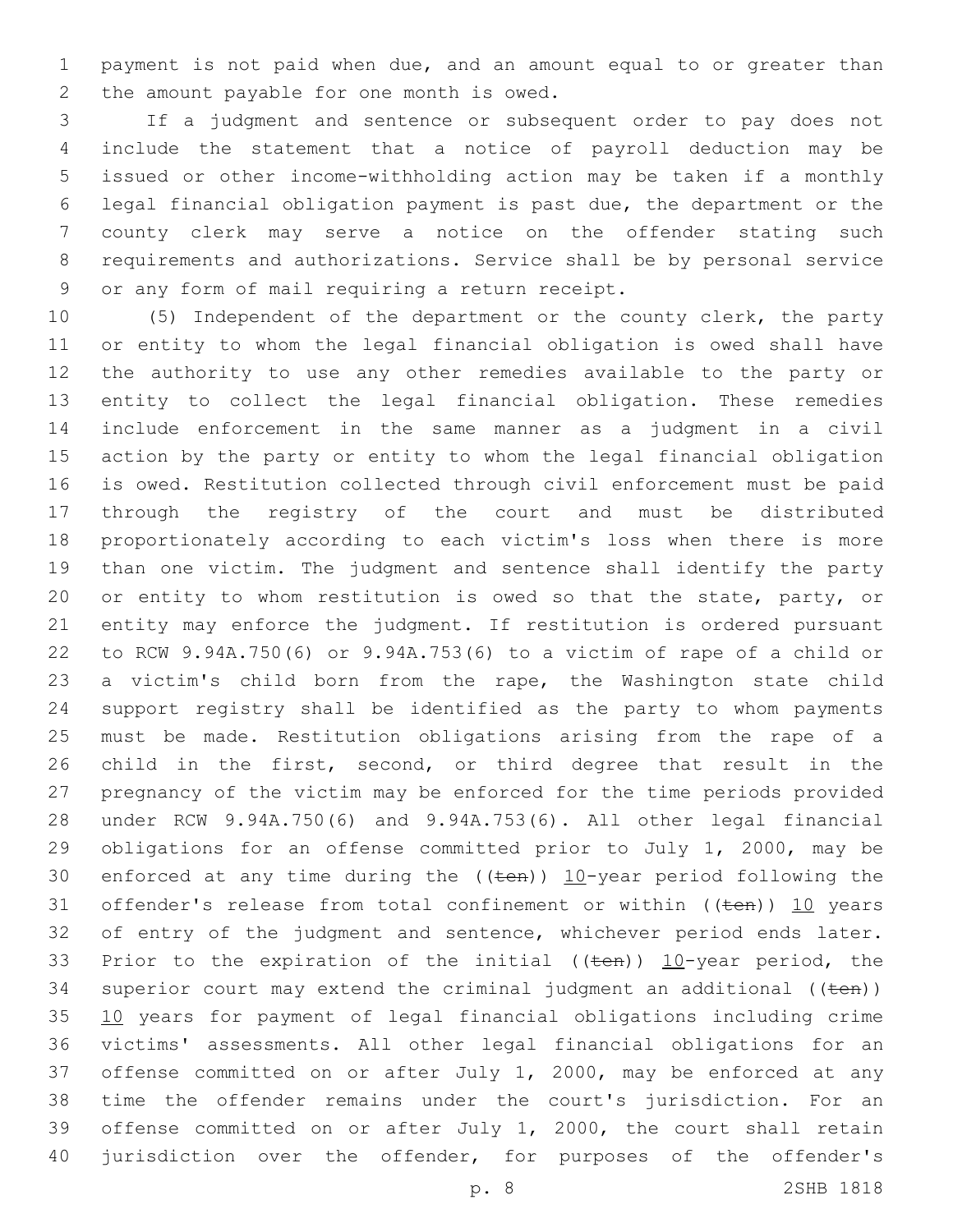compliance with payment of the legal financial obligations, until the obligation is completely satisfied, regardless of the statutory maximum for the crime. The department may only supervise the offender's compliance with payment of the legal financial obligations during any period in which the department is authorized to supervise the offender in the community under RCW 9.94A.728, 9.94A.501, or in which the offender is confined in a state correctional institution or a correctional facility pursuant to a transfer agreement with the department, and the department shall supervise the offender's compliance during any such period. The department is not responsible for supervision of the offender during any subsequent period of time the offender remains under the court's jurisdiction. The county clerk is authorized to collect unpaid legal financial obligations at any time the offender remains under the jurisdiction of the court for purposes of his or her legal financial obligations.

 (6) In order to assist the court in setting a monthly sum that the offender must pay during the period of supervision, the offender is required to report to the department for purposes of preparing a recommendation to the court. When reporting, the offender is required, under oath, to respond truthfully and honestly to all questions concerning present, past, and future earning capabilities and the location and nature of all property or financial assets. The offender is further required to bring all documents requested by the 24 department.

 (7) After completing the investigation, the department shall make a report to the court on the amount of the monthly payment that the offender should be required to make towards a satisfied legal 28 financial obligation.

 (8)(a) During the period of supervision, the department may make a recommendation to the court that the offender's monthly payment schedule be modified so as to reflect a change in financial circumstances. If the department sets the monthly payment amount, the department may modify the monthly payment amount without the matter being returned to the court. During the period of supervision, the department may require the offender to report to the department for the purposes of reviewing the appropriateness of the collection schedule for the legal financial obligation. During this reporting, the offender is required under oath to respond truthfully and honestly to all questions concerning earning capabilities and the location and nature of all property or financial assets. The offender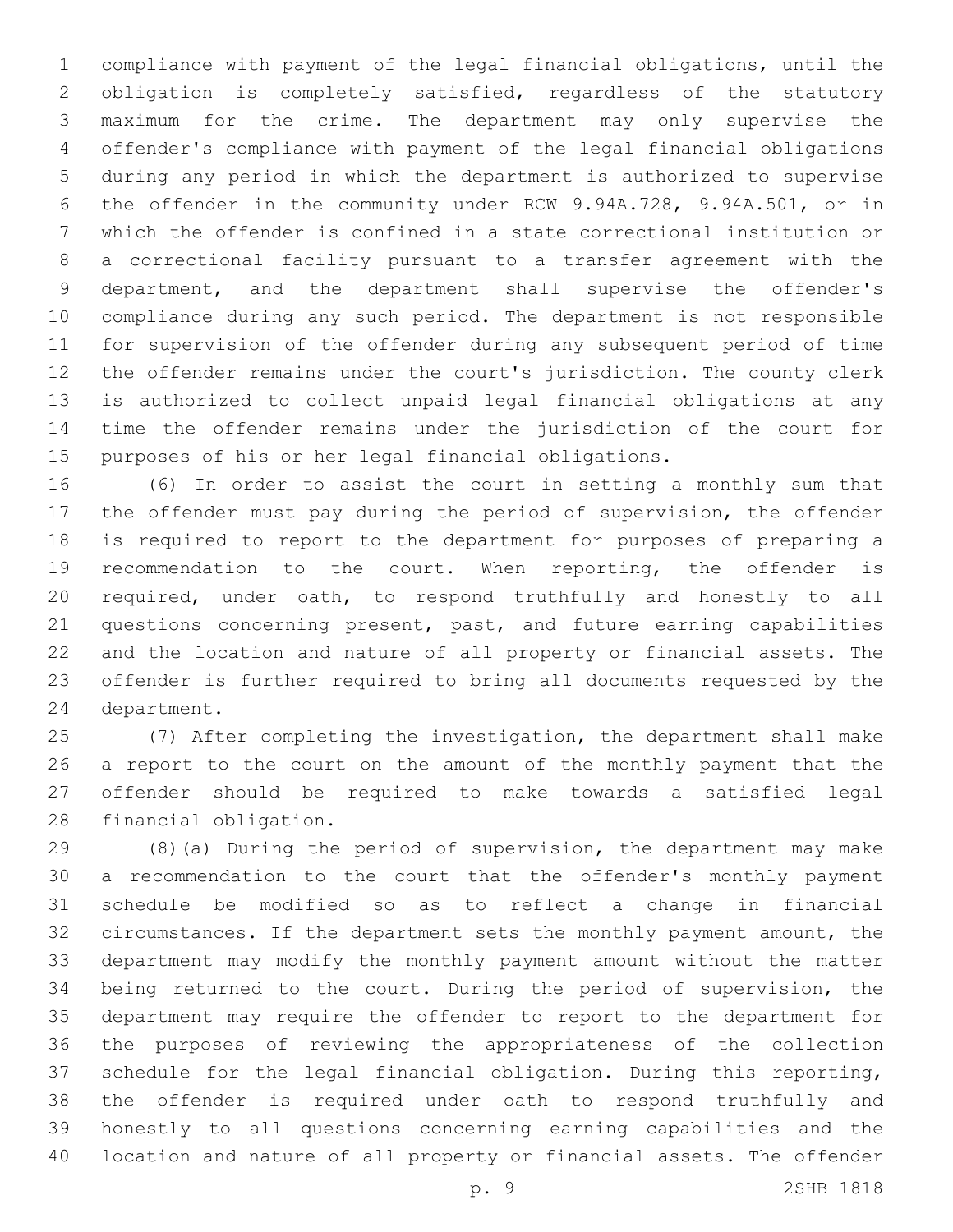shall bring all documents requested by the department in order to 2 prepare the collection schedule.

 (b) Subsequent to any period of supervision, or if the department is not authorized to supervise the offender in the community, the county clerk may make a recommendation to the court that the offender's monthly payment schedule be modified so as to reflect a change in financial circumstances. If the county clerk sets the monthly payment amount, or if the department set the monthly payment amount and the department has subsequently turned the collection of the legal financial obligation over to the county clerk, the clerk may modify the monthly payment amount without the matter being 12 returned to the court. During the period of repayment, the county clerk may require the offender to report to the clerk for the purpose of reviewing the appropriateness of the collection schedule for the legal financial obligation. During this reporting, the offender is required under oath to respond truthfully and honestly to all questions concerning earning capabilities and the location and nature of all property or financial assets. The offender shall bring all documents requested by the county clerk in order to prepare the 20 collection schedule.

 (9) After the judgment and sentence or payment order is entered, the department is authorized, for any period of supervision, to collect the legal financial obligation from the offender. Subsequent to any period of supervision or, if the department is not authorized 25 to supervise the offender in the community, the county clerk is authorized to collect unpaid legal financial obligations from the offender. Any amount collected by the department shall be remitted daily to the county clerk for the purpose of disbursements. The department and the county clerks are authorized, but not required, to accept credit cards as payment for a legal financial obligation, and any costs incurred related to accepting credit card payments shall be 32 the responsibility of the offender.

 (10) The department or any obligee of the legal financial obligation may seek a mandatory wage assignment for the purposes of obtaining satisfaction for the legal financial obligation pursuant to RCW 9.94A.7701. Any party obtaining a wage assignment shall notify the county clerk. The county clerks shall notify the department, or the administrative office of the courts, whichever is providing the 39 monthly billing for the offender.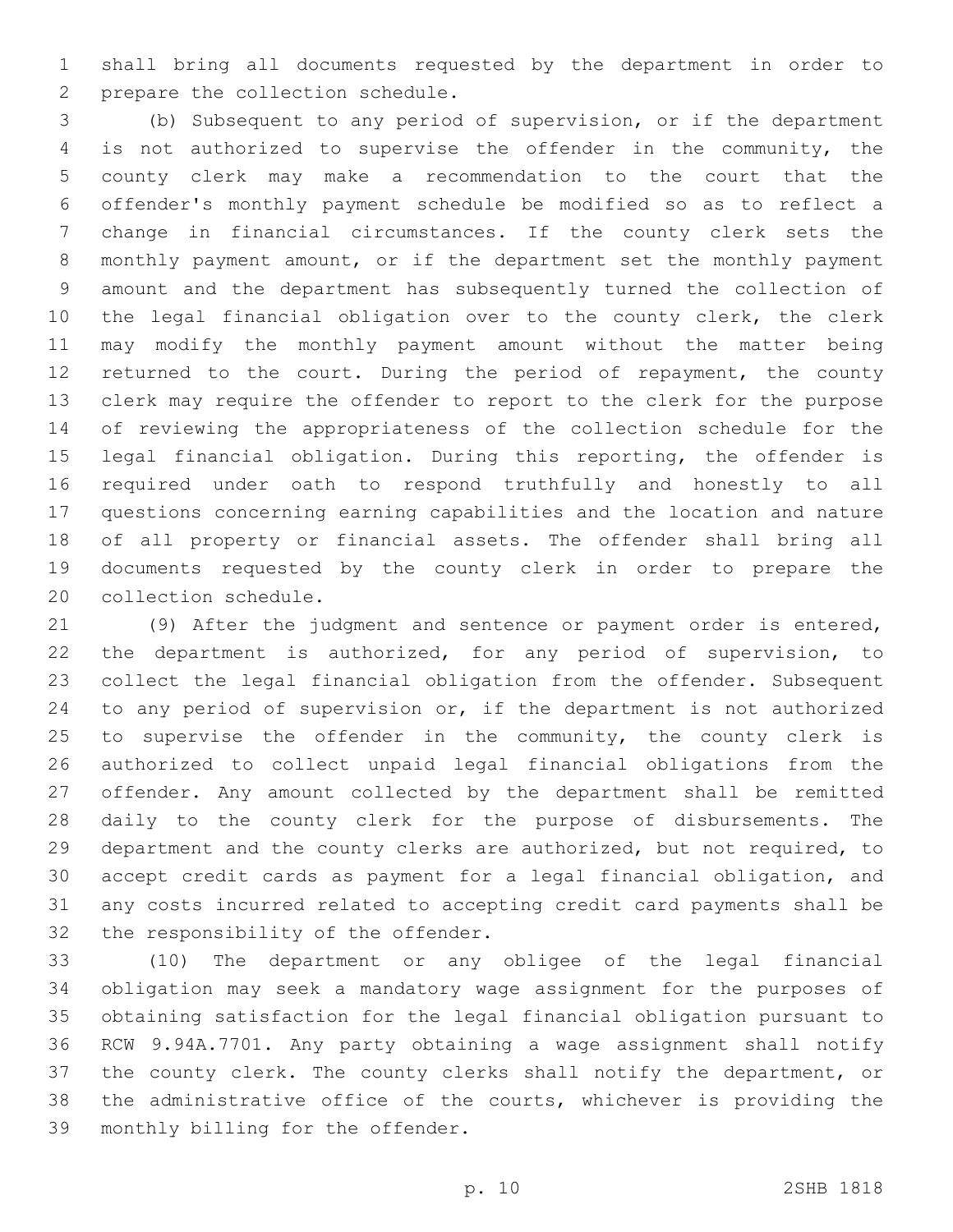(11) The requirement that the offender pay a monthly sum towards a legal financial obligation constitutes a condition or requirement of a sentence and the offender is subject to the penalties for noncompliance as provided in RCW 9.94B.040, 9.94A.737, or 9.94A.740. If the court determines that the offender is homeless or a person who is mentally ill, as defined in RCW 71.24.025, failure to pay a legal financial obligation is not willful noncompliance and shall not 8 subject the offender to penalties.

 (12)(a) The administrative office of the courts shall mail individualized periodic billings to the address known by the office for each offender with an unsatisfied legal financial obligation.

12 (b) The billing shall direct payments  $(1, -0)$  other than outstanding cost of supervision assessments under RCW 9.94A.780, parole 14 assessments under RCW 72.04A.120, and cost of probation assessments 15 under RCW  $9.95.214<sub>r</sub>$ )) to the county clerk(( $\frac{1}{r}$  and cost of supervision, 16 parole, or probation assessments to the department)).

 (c) The county clerk shall provide the administrative office of the courts with notice of payments by such offenders no less 19 frequently than weekly.

 (d) The county clerks, the administrative office of the courts, and the department shall maintain agreements to implement this 22 subsection.

 (13) The department shall arrange for the collection of unpaid legal financial obligations during any period of supervision in the community through the county clerk. The department shall either collect unpaid legal financial obligations or arrange for collections through another entity if the clerk does not assume responsibility or is unable to continue to assume responsibility for collection pursuant to subsection (5) of this section. The costs for collection 30 services shall be paid by the offender.

 (14) The county clerk may access the records of the employment security department for the purposes of verifying employment or income, seeking any assignment of wages, or performing other duties necessary to the collection of an offender's legal financial obligations.35

 (15) Nothing in this chapter makes the department, the state, the counties, or any state or county employees, agents, or other persons acting on their behalf liable under any circumstances for the payment of these legal financial obligations or for the acts of any offender who is no longer, or was not, subject to supervision by the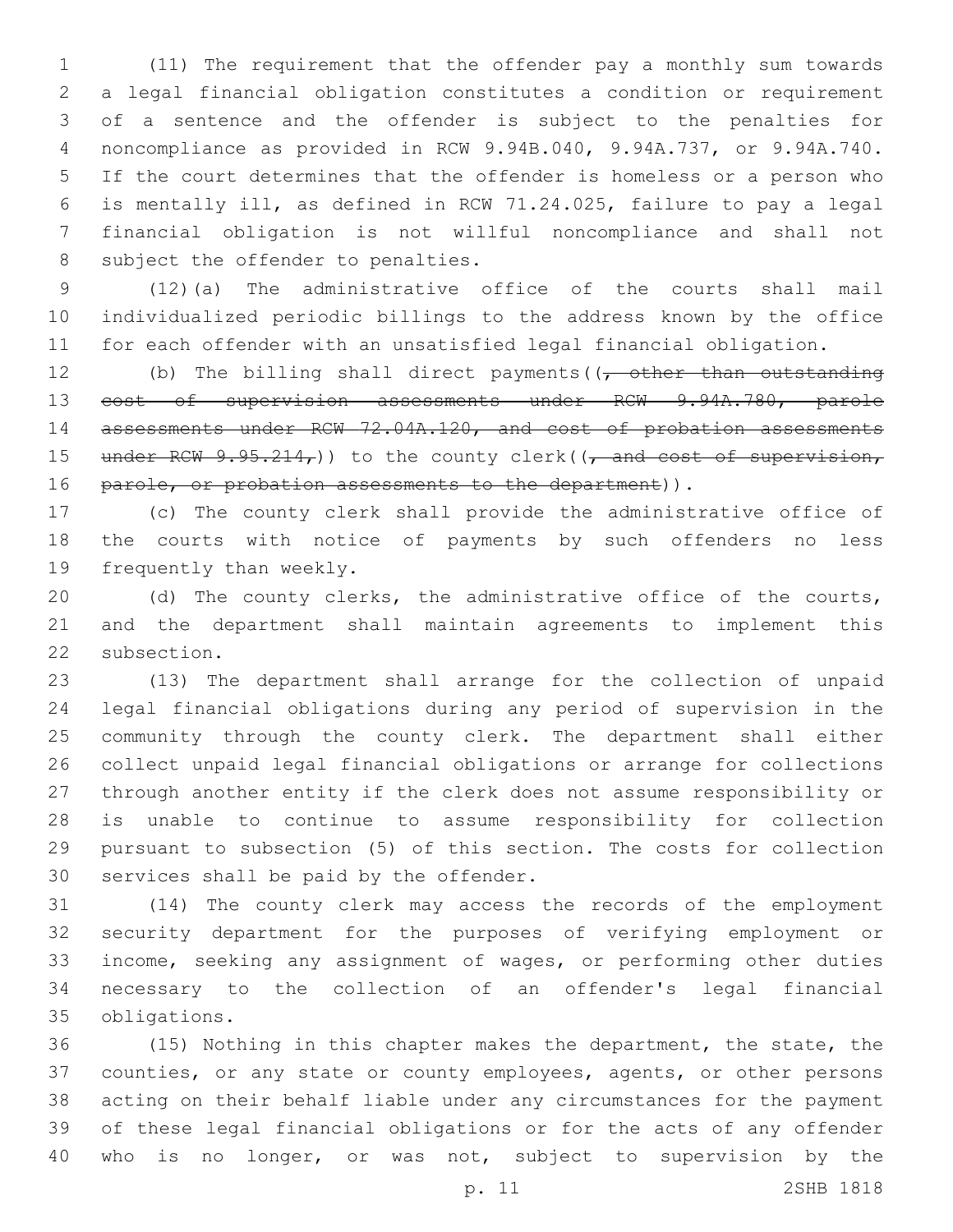department for a term of community custody, and who remains under the jurisdiction of the court for payment of legal financial obligations.

 **Sec. 5.** RCW 9.95.214 and 2011 1st sp.s. c 40 s 11 are each 4 amended to read as follows:

 Whenever a defendant convicted of a misdemeanor or gross misdemeanor is placed on probation under RCW 9.92.060 or 9.95.210, and the defendant is supervised by a county probation department, the county probation department may assess and collect from the defendant for the duration of the term of supervision a monthly assessment not 10 to exceed ((one hundred dollars)) \$100 per month. ((Whenever a defendant convicted of a misdemeanor or gross misdemeanor is placed 12 on probation under RCW 9.92.060 or 9.95.210, and the defendant is 13 supervised by the department of corrections, the department may 14 collect supervision intake fees pursuant to RCW 9.94A.780.)) This assessment shall be paid to the agency supervising the defendant and shall be applied, along with funds appropriated by the legislature, toward the payment or part payment of the cost of supervising the defendant. The county probation department shall suspend such assessment while the defendant is being supervised by another state pursuant to RCW 9.94A.745, the interstate compact for adult offender 21 supervision.

 NEW SECTION. **Sec. 6.** Subject to the availability of amounts 23 appropriated for this specific purpose, the Washington state institute for public policy shall conduct an outcome evaluation and benefit-cost analysis of Washington's housing voucher program to account for the expansion of the program under RCW 9.94A.729 and 72.02.100. The analysis should take into account impacts on homelessness, recidivism, criminal justice costs, use of public services, and other factors determined to be appropriate by the institute. The department of corrections shall cooperate with the institute to facilitate access to data or other resources necessary to complete the analysis required under this section. The institute shall submit a final report to the governor and appropriate committees of the legislature by November 1, 2025.

 **Sec. 7.** RCW 9.94A.703 and 2018 c 201 s 9004 are each amended to 36 read as follows: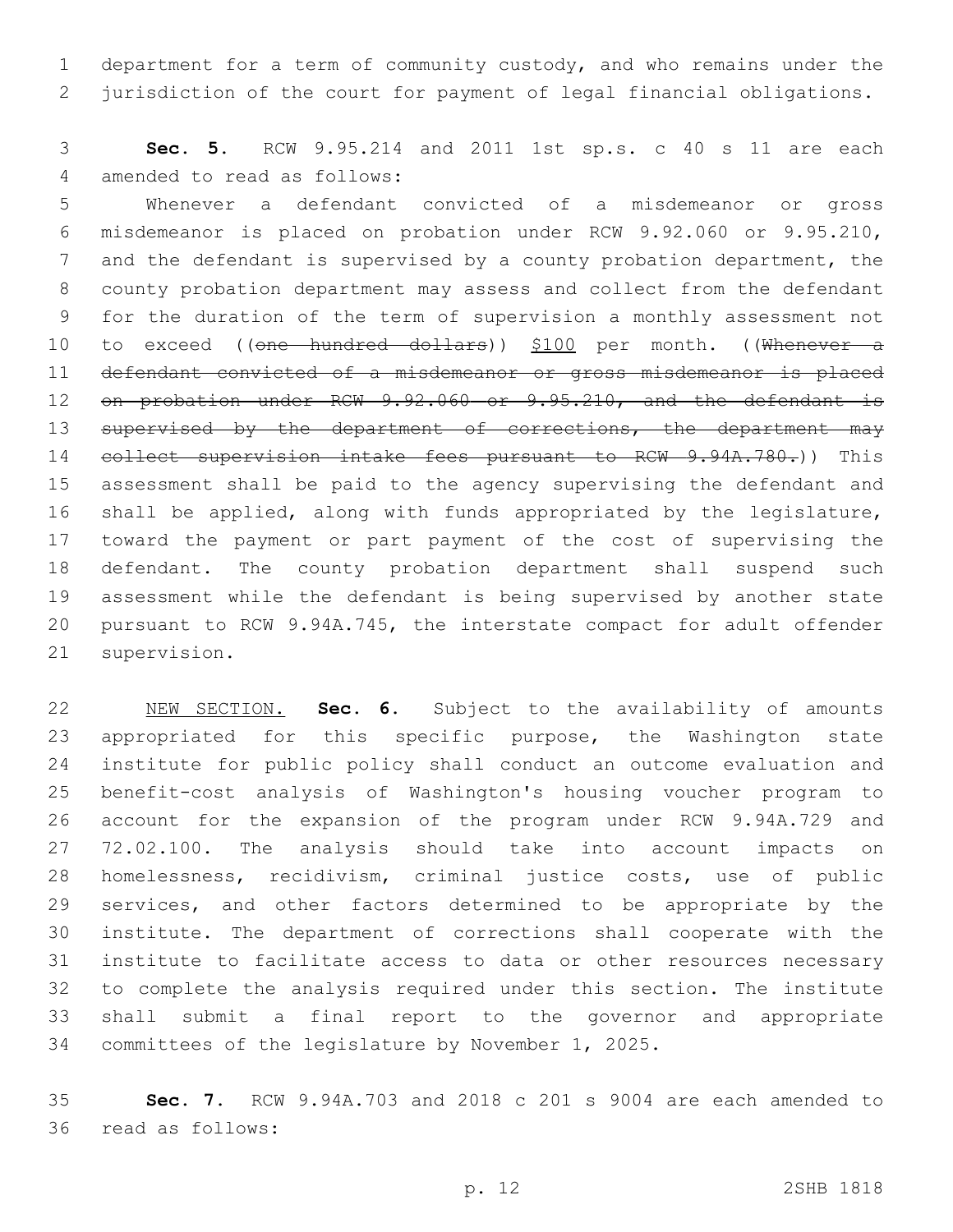1 When a court sentences a person to a term of community custody, 2 the court shall impose conditions of community custody as provided in 3 this section.

4 (1) **Mandatory conditions.** As part of any term of community 5 custody, the court shall:

6 (a) Require the offender to inform the department of court-7 ordered treatment upon request by the department;

8 (b) Require the offender to comply with any conditions imposed by 9 the department under RCW 9.94A.704;

 (c) If the offender was sentenced under RCW 9.94A.507 for an offense listed in RCW 9.94A.507(1)(a), and the victim of the offense 12 was under ((eighteen)) 18 years of age at the time of the offense, prohibit the offender from residing in a community protection zone;

 (d) If the offender was sentenced under RCW 9A.36.120, prohibit the offender from serving in any paid or volunteer capacity where he or she has control or supervision of minors under the age of 17 ((thirteen)) 13.

18 (2) **Waivable conditions.** Unless waived by the court, as part of 19 any term of community custody, the court shall order an offender to:

20 (a) Report to and be available for contact with the assigned 21 community corrections officer as directed;

22 (b) Work at department-approved education, employment, or 23 community restitution, or any combination thereof;

24 (c) Refrain from possessing or consuming controlled substances 25 except pursuant to lawfully issued prescriptions; and

26 (d) ((Pay supervision fees as determined by the department; and

27 (e))) Obtain prior approval of the department for the offender's 28 residence location and living arrangements.

29 (3) **Discretionary conditions.** As part of any term of community 30 custody, the court may order an offender to:

31 (a) Remain within, or outside of, a specified geographical 32 boundary;

33 (b) Refrain from direct or indirect contact with the victim of 34 the crime or a specified class of individuals;

35 (c) Participate in crime-related treatment or counseling 36 services;

 (d) Participate in rehabilitative programs or otherwise perform affirmative conduct reasonably related to the circumstances of the offense, the offender's risk of reoffending, or the safety of the 40 community;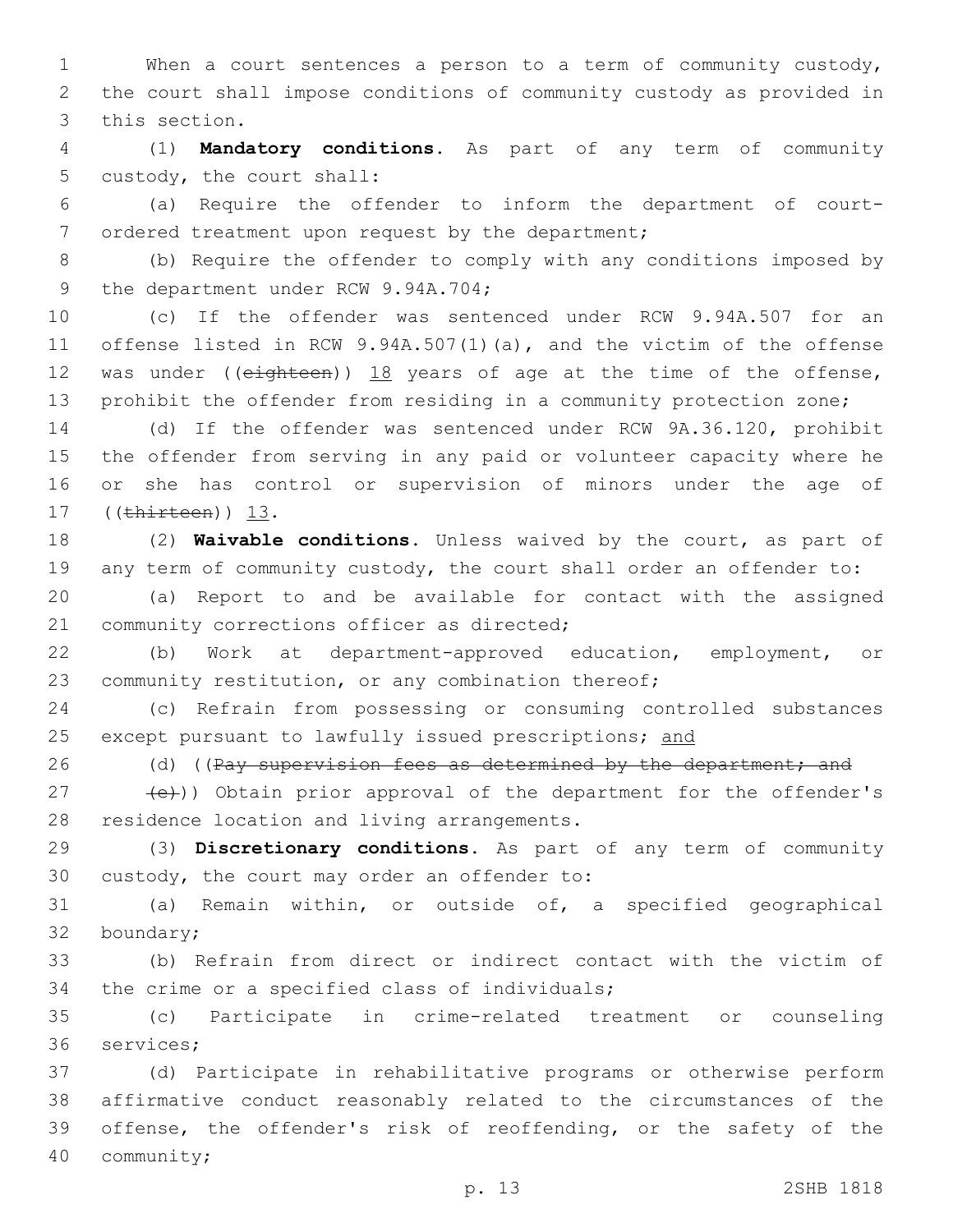- (e) Refrain from possessing or consuming alcohol; or
- (f) Comply with any crime-related prohibitions.
- 

(4) **Special conditions.**

 (a) In sentencing an offender convicted of a crime of domestic violence, as defined in RCW 10.99.020, if the offender has a minor child, or if the victim of the offense for which the offender was convicted has a minor child, the court may order the offender to participate in a domestic violence perpetrator program approved under 9 RCW 26.50.150.

 (b)(i) In sentencing an offender convicted of an alcohol or drug- related traffic offense, the court shall require the offender to complete a diagnostic evaluation by a substance use disorder treatment program approved by the department of social and health services or a qualified probation department, defined under RCW 46.61.516, that has been approved by the department of social and health services. If the offense was pursuant to chapter 46.61 RCW, the report shall be forwarded to the department of licensing. If the offender is found to have an alcohol or drug problem that requires treatment, the offender shall complete treatment in an approved substance use disorder treatment program as defined in chapter 71.24 RCW. If the offender is found not to have an alcohol or drug problem that requires treatment, the offender shall complete a course in an alcohol and drug information school licensed or certified by the department of health under chapter 70.96A RCW. The offender shall pay 25 all costs for any evaluation, education, or treatment required by this section, unless the offender is eligible for an existing program offered or approved by the department of social and health services.

 (ii) For purposes of this section, "alcohol or drug-related traffic offense" means the following: Driving while under the influence as defined by RCW 46.61.502, actual physical control while under the influence as defined by RCW 46.61.504, vehicular homicide as defined by RCW 46.61.520(1)(a), vehicular assault as defined by RCW 46.61.522(1)(b), homicide by watercraft as defined by RCW 79A.60.050, or assault by watercraft as defined by RCW 79A.60.060.

 (iii) This subsection (4)(b) does not require the department of social and health services to add new treatment or assessment facilities nor affect its use of existing programs and facilities 38 authorized by law.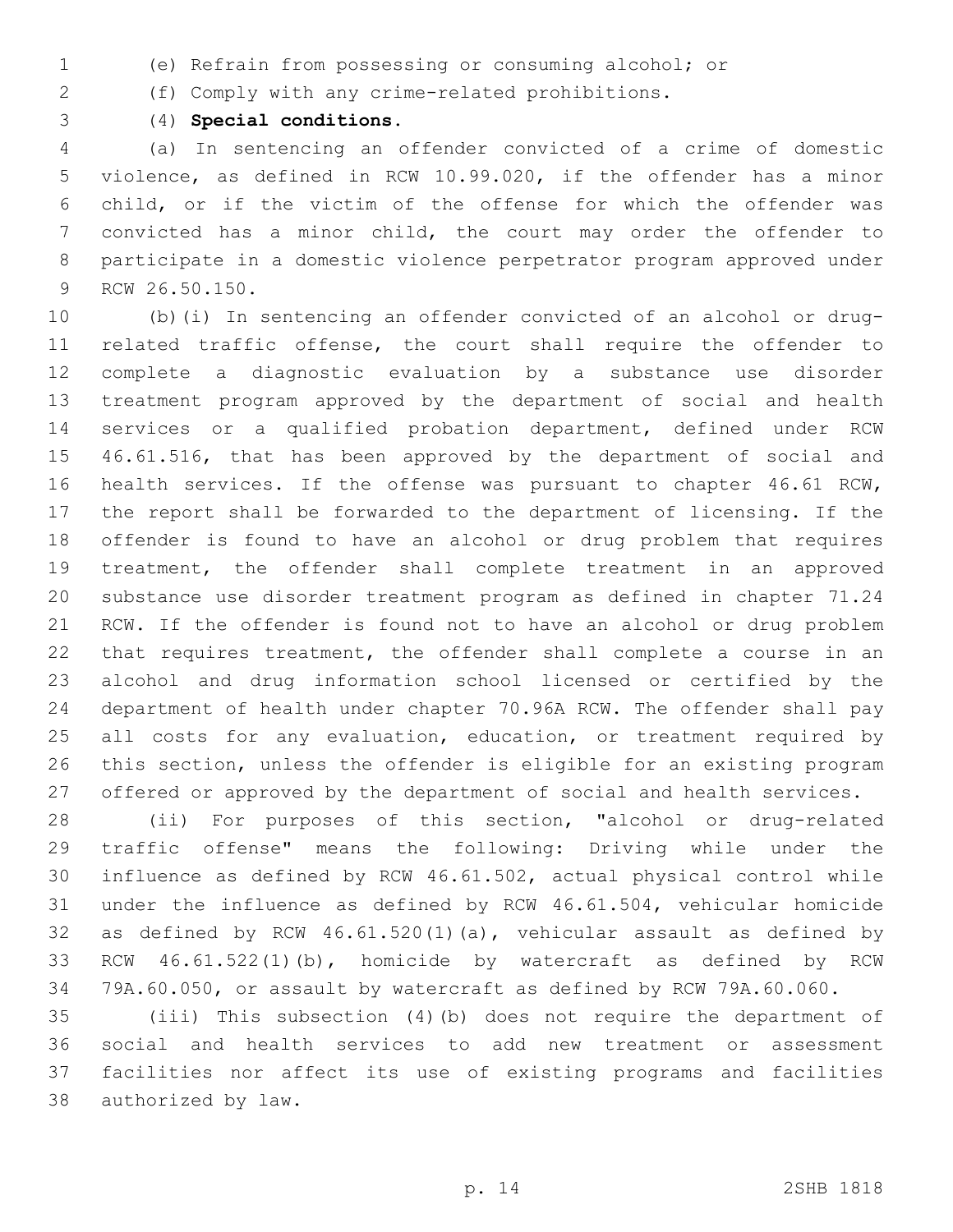1 **Sec. 8.** RCW 9.94A.703 and 2021 c 215 s 104 are each amended to 2 read as follows:

3 When a court sentences a person to a term of community custody, 4 the court shall impose conditions of community custody as provided in 5 this section.

6 (1) **Mandatory conditions.** As part of any term of community 7 custody, the court shall:

8 (a) Require the offender to inform the department of court-9 ordered treatment upon request by the department;

10 (b) Require the offender to comply with any conditions imposed by 11 the department under RCW 9.94A.704;

 (c) If the offender was sentenced under RCW 9.94A.507 for an offense listed in RCW 9.94A.507(1)(a), and the victim of the offense 14 was under ((eighteen)) 18 years of age at the time of the offense, prohibit the offender from residing in a community protection zone;

 (d) If the offender was sentenced under RCW 9A.36.120, prohibit the offender from serving in any paid or volunteer capacity where he or she has control or supervision of minors under the age of 19 ((thirteen)) 13.

20 (2) **Waivable conditions.** Unless waived by the court, as part of 21 any term of community custody, the court shall order an offender to:

22 (a) Report to and be available for contact with the assigned 23 community corrections officer as directed;

24 (b) Work at department-approved education, employment, or 25 community restitution, or any combination thereof;

26 (c) Refrain from possessing or consuming controlled substances 27 except pursuant to lawfully issued prescriptions; and

28 (d) ((Pay supervision fees as determined by the department; and

29  $(e)$ )) Obtain prior approval of the department for the offender's 30 residence location and living arrangements.

31 (3) **Discretionary conditions.** As part of any term of community 32 custody, the court may order an offender to:

33 (a) Remain within, or outside of, a specified geographical 34 boundary;

35 (b) Refrain from direct or indirect contact with the victim of 36 the crime or a specified class of individuals;

37 (c) Participate in crime-related treatment or counseling 38 services;

39 (d) Participate in rehabilitative programs or otherwise perform 40 affirmative conduct reasonably related to the circumstances of the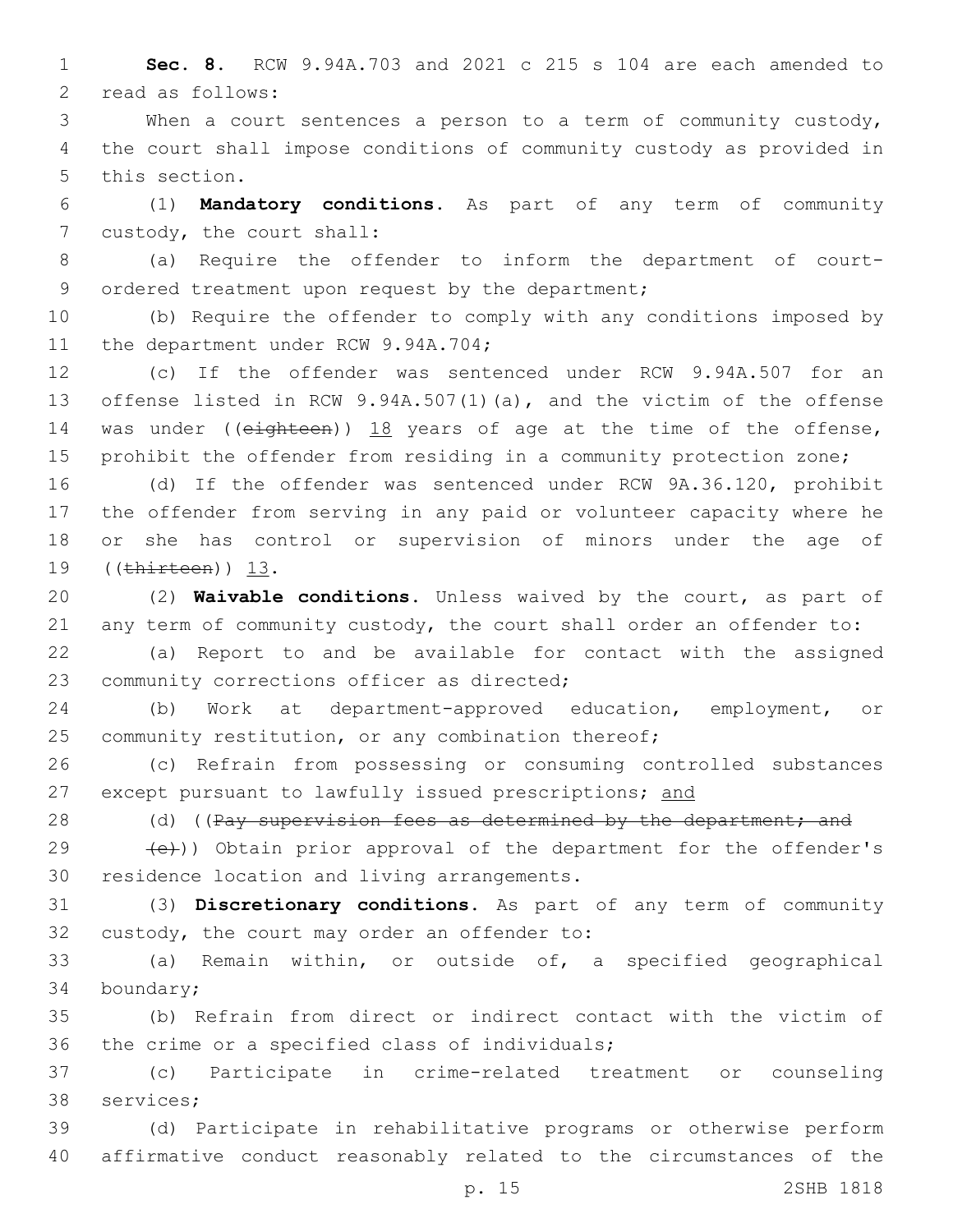offense, the offender's risk of reoffending, or the safety of the 2 community;

(e) Refrain from possessing or consuming alcohol; or

- (f) Comply with any crime-related prohibitions.
- 

(4) **Special conditions.**

 (a) In sentencing an offender convicted of a crime of domestic violence, as defined in RCW 10.99.020, if the offender has a minor child, or if the victim of the offense for which the offender was convicted has a minor child, the court may order the offender to participate in a domestic violence perpetrator program approved under 11 RCW 43.20A.735.

 (b)(i) In sentencing an offender convicted of an alcohol or drug- related traffic offense, the court shall require the offender to complete a diagnostic evaluation by a substance use disorder treatment program approved by the department of social and health services or a qualified probation department, defined under RCW 46.61.516, that has been approved by the department of social and health services. If the offense was pursuant to chapter 46.61 RCW, the report shall be forwarded to the department of licensing. If the offender is found to have an alcohol or drug problem that requires treatment, the offender shall complete treatment in an approved substance use disorder treatment program as defined in chapter 71.24 RCW. If the offender is found not to have an alcohol or drug problem that requires treatment, the offender shall complete a course in an alcohol and drug information school licensed or certified by the department of health under chapter 70.96A RCW. The offender shall pay 27 all costs for any evaluation, education, or treatment required by this section, unless the offender is eligible for an existing program offered or approved by the department of social and health services.

 (ii) For purposes of this section, "alcohol or drug-related traffic offense" means the following: Driving while under the influence as defined by RCW 46.61.502, actual physical control while under the influence as defined by RCW 46.61.504, vehicular homicide as defined by RCW 46.61.520(1)(a), vehicular assault as defined by RCW 46.61.522(1)(b), homicide by watercraft as defined by RCW 79A.60.050, or assault by watercraft as defined by RCW 79A.60.060.

 (iii) This subsection (4)(b) does not require the department of social and health services to add new treatment or assessment facilities nor affect its use of existing programs and facilities 40 authorized by law.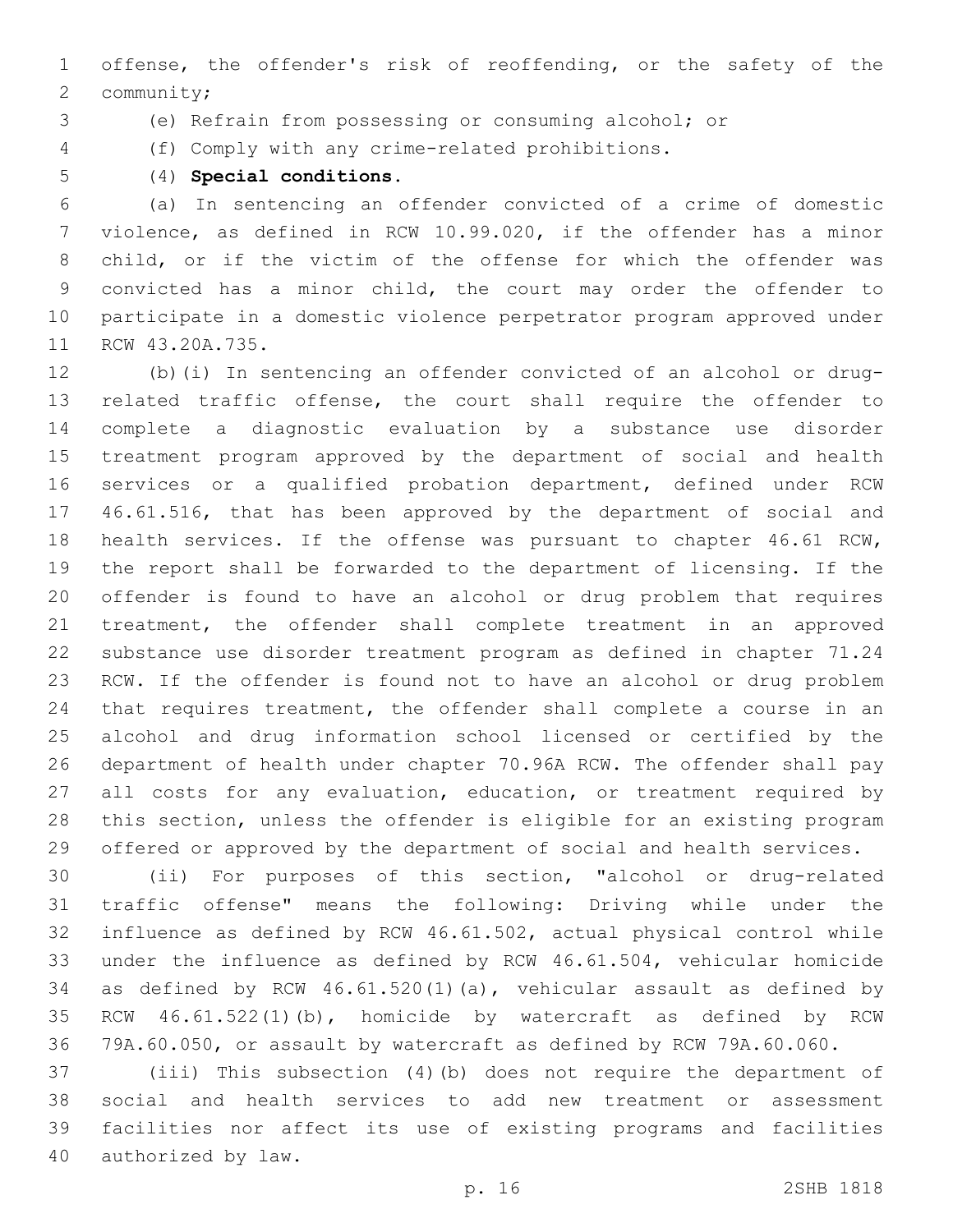**Sec. 9.** RCW 9.94A.704 and 2019 c 263 s 601 are each amended to 2 read as follows:

 (1) Every person who is sentenced to a period of community custody shall report to and be placed under the supervision of the 5 department, subject to RCW 9.94A.501.

 (2)(a) The department shall assess the offender's risk of reoffense and may establish and modify additional conditions of community custody based upon the risk to community safety.

 (b) Within the funds available for community custody, the department shall determine conditions on the basis of risk to community safety, and shall supervise offenders during community custody on the basis of risk to community safety and conditions imposed by the court. The secretary shall adopt rules to implement 14 the provisions of this subsection (2)(b).

 (3) If the offender is supervised by the department, the department shall at a minimum instruct the offender to:

(a) Report as directed to a community corrections officer;

(b) Remain within prescribed geographical boundaries;

 (c) Notify the community corrections officer of any change in the 20 offender's address or employment; and

21 (d) ((Pay the supervision fee assessment; and

22  $(e)$ )) Disclose the fact of supervision to any mental health, chemical dependency, or domestic violence treatment provider, as 24 required by RCW 9.94A.722.

 (4) The department may require the offender to participate in rehabilitative programs, or otherwise perform affirmative conduct, 27 and to obey all laws.

 (5) If the offender was sentenced pursuant to a conviction for a sex offense or domestic violence, the department may:

 (a) Require the offender to refrain from direct or indirect contact with the victim of the crime or immediate family member of the victim of the crime. If a victim or an immediate family member of a victim has requested that the offender not contact him or her after notice as provided in RCW 72.09.340, the department shall require the offender to refrain from contact with the requestor. Where the victim is a minor, the parent or guardian of the victim may make a request on the victim's behalf. This subsection is not intended to reduce the preexisting authority of the department to impose no-contact conditions regardless of the offender's crime and regardless of who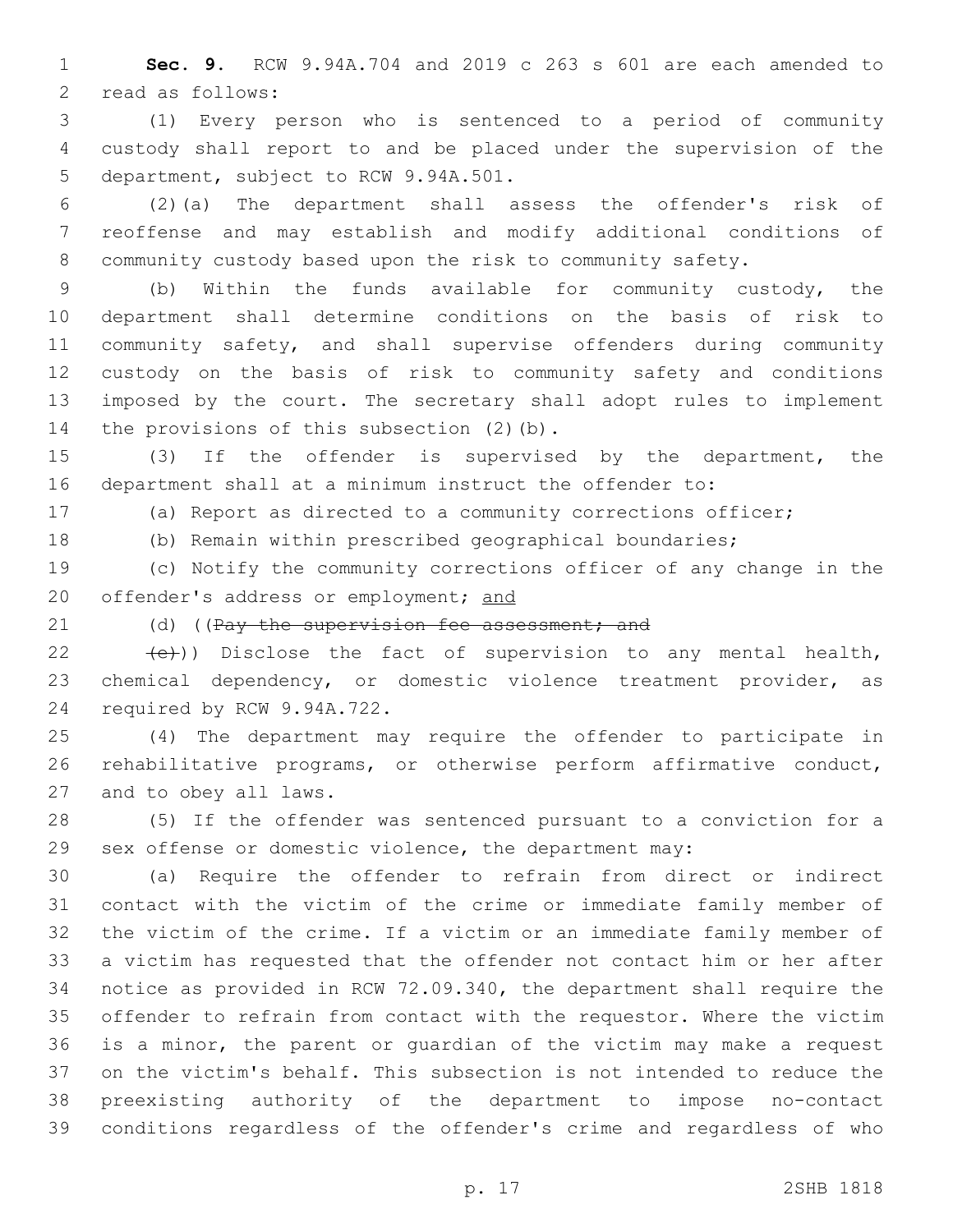is protected by the no-contact condition, where such condition is 2 based on risk to community safety.

 (b) Impose electronic monitoring. Within the resources made available by the department for this purpose, the department shall carry out any electronic monitoring using the most appropriate technology given the individual circumstances of the offender. As used in this section, "electronic monitoring" has the same meaning as 8 in RCW 9.94A.030.

 (6) The department may not impose conditions that are contrary to those ordered by the court and may not contravene or decrease court-11 imposed conditions.

 (7)(a) The department shall notify the offender in writing of any 13 additional conditions or modifications.

 (b) By the close of the next business day after receiving notice 15 of a condition imposed or modified by the department, an offender may request an administrative review under rules adopted by the department. The condition shall remain in effect unless the reviewing officer finds that it is not reasonably related to the crime of conviction, the offender's risk of reoffending, or the safety of the 20 community.

 (8) The department shall notify the offender in writing upon community custody intake of the department's violation process.

 (9) The department may require offenders to pay for special services rendered including electronic monitoring, day reporting, and telephone reporting, dependent on the offender's ability to pay. The department may pay for these services for offenders who are not able 27 to pay.

 (10)(a) When an offender on community custody is under the authority of the board, the department shall assess the offender's risk of recidivism and shall recommend to the board any additional or modified conditions based upon the offender's risk to community safety and may recommend affirmative conduct or electronic monitoring consistent with subsections (4) through (6) of this section.

 (b) The board may impose conditions in addition to court-ordered conditions. The board must consider and may impose department- recommended conditions. The board must impose a condition requiring the offender to refrain from contact with the victim or immediate family member of the victim as provided in subsection (5)(a) of this 39 section.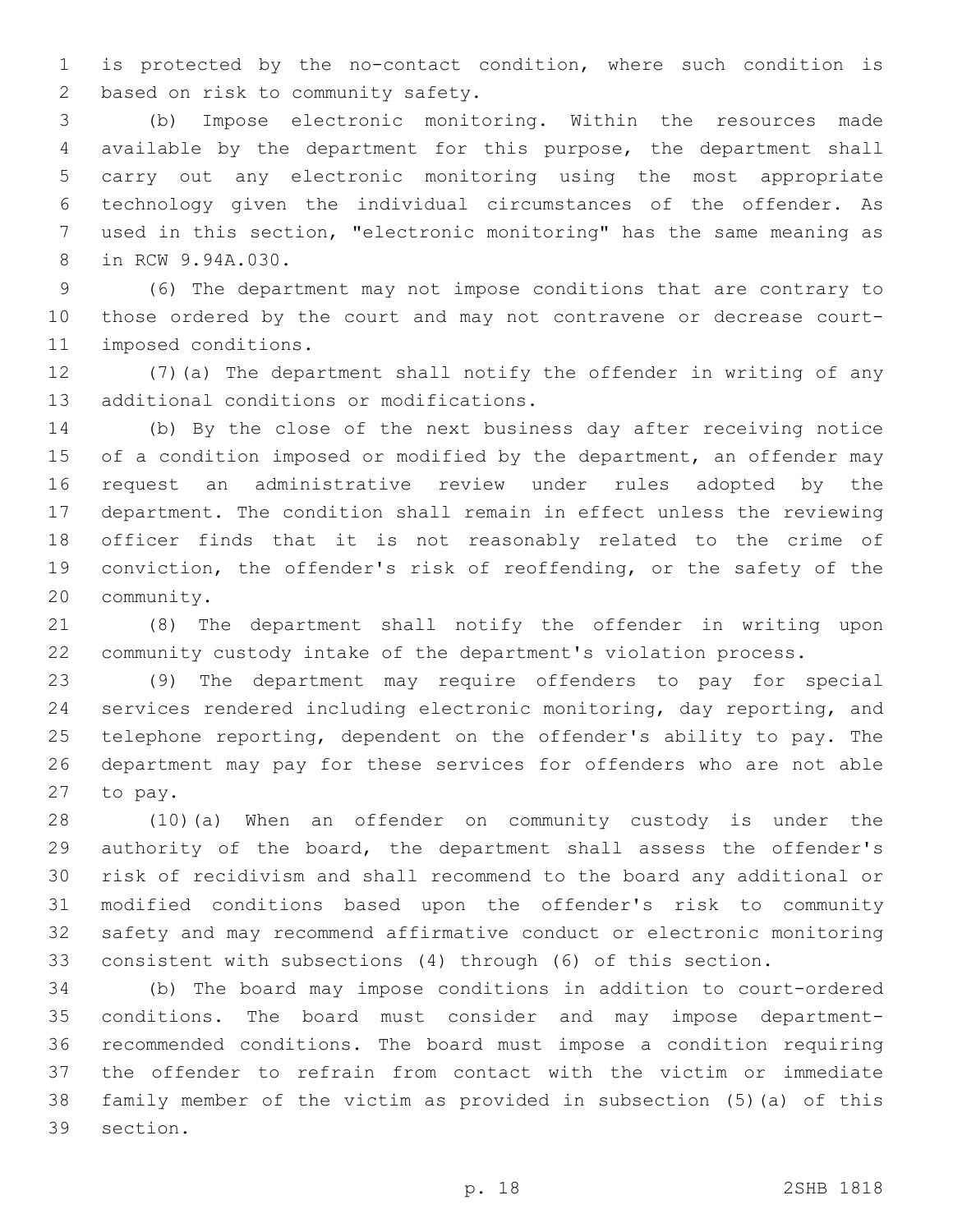(c) By the close of the next business day, after receiving notice of a condition imposed by the board or the department, an offender may request an administrative hearing under rules adopted by the board. The condition shall remain in effect unless the hearing examiner finds that it is not reasonably related to any of the following:6

- 7 (i) The crime of conviction;
- 8 (ii) The offender's risk of reoffending;
- 9 (iii) The safety of the community;
- 

(iv) The offender's risk of domestic violence reoffense.

 (d) If the department finds that an emergency exists requiring the immediate imposition of additional conditions in order to prevent the offender from committing a crime, the department may impose such conditions. The department may not impose conditions that are contrary to those set by the board or the court and may not contravene or decrease court-imposed or board-imposed conditions. Conditions imposed under this subsection shall take effect immediately after notice to the offender by personal service, but shall not remain in effect longer than seven working days unless 20 approved by the board.

 (11) In setting, modifying, and enforcing conditions of community custody, the department shall be deemed to be performing a 23 quasi-judicial function.

 **Sec. 10.** RCW 9.94B.050 and 2020 c 276 s 2 are each amended to 25 read as follows:

 When a court sentences an offender to a term of total confinement in the custody of the department for any of the offenses specified in this section, the court shall also sentence the offender to a term of community placement as provided in this section. Except as provided in RCW 9.94A.501, the department shall supervise any sentence of 31 community placement imposed under this section.

 (1) The court shall order a one-year term of community placement 33 for the following:

 (a) A sex offense or a serious violent offense committed after 35 July 1, 1988, but before July 1, 1990; or

 (b) An offense committed on or after July 1, 1988, but before 37 July 25, 1999, that is:

- 38 (i) Assault in the second degree;
- 39 (ii) Assault of a child in the second degree;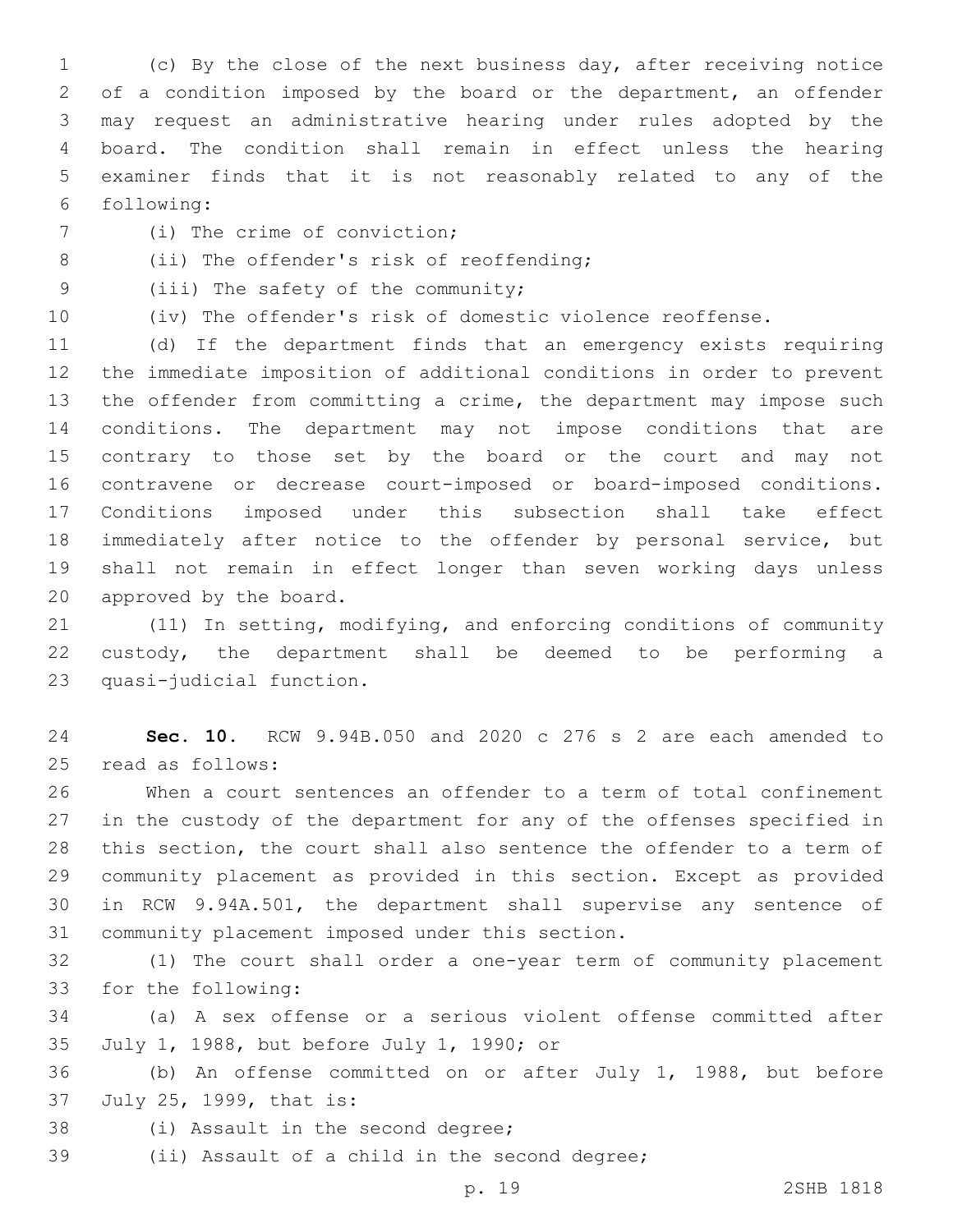(iii) A crime against persons where it is determined in accordance with RCW 9.94A.825 that the offender or an accomplice was armed with a deadly weapon at the time of commission; or

 (iv) A felony offense under chapter 69.50 or 69.52 RCW not 5 sentenced under RCW 9.94A.660.

 (2) The court shall sentence the offender to a term of community placement of two years or up to the period of earned release awarded pursuant to RCW 9.94A.728, whichever is longer, for:

 (a) An offense categorized as a sex offense committed on or after 10 July 1, 1990, but before June 6, 1996, including those sex offenses 11 also included in other offense categories;

 (b) A serious violent offense other than a sex offense committed on or after July 1, 1990, but before July 1, 2000; or

 (c) A vehicular homicide or vehicular assault committed on or 15 after July 1, 1990, but before July 1, 2000.

 (3) The community placement ordered under this section shall begin either upon completion of the term of confinement or at such time as the offender is transferred to community custody in lieu of earned release. When the court sentences an offender to the statutory maximum sentence then the community placement portion of the sentence shall consist entirely of the community custody to which the offender may become eligible. Any period of community custody actually served shall be credited against the community placement portion of the sentence. The community placement shall run concurrently to any period of probation, parole, community supervision, community placement, or community custody previously imposed by any court in any jurisdiction, unless the court pronouncing the current sentence expressly orders that they be served consecutively to each other.

 (4) Unless a condition is waived by the court, the terms of any community placement imposed under this section shall include the 31 following conditions:

 (a) The offender shall report to and be available for contact with the assigned community corrections officer as directed;

 (b) The offender shall work at department-approved education, 35 employment, or community restitution, or any combination thereof;

 (c) The offender shall not possess or consume controlled 37 substances except pursuant to lawfully issued prescriptions; and

38 (d) ((The offender shall pay supervision fees as determined by 39 the department; and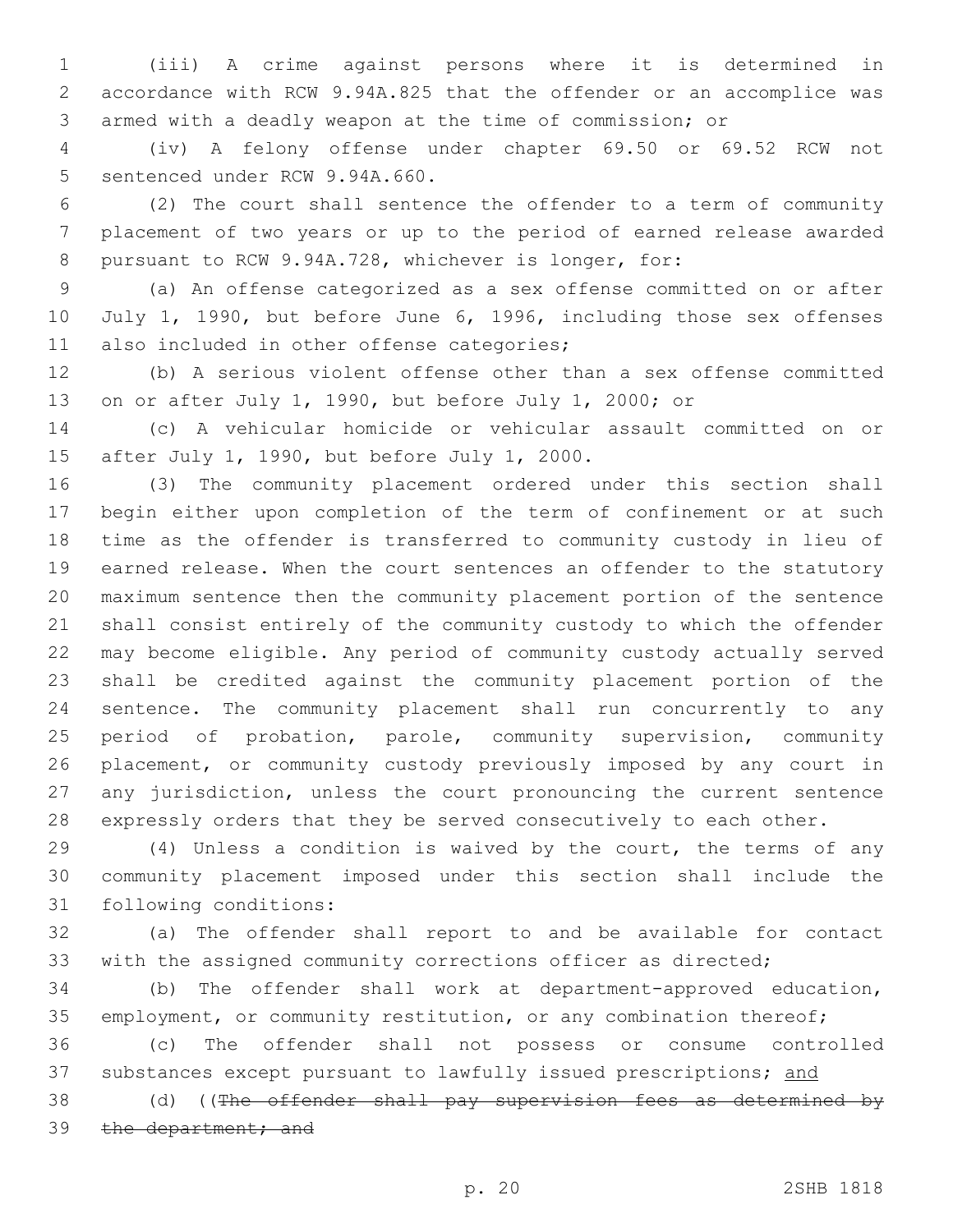1 (e)) The residence location and living arrangements shall be subject to the prior approval of the department during the period of 3 community placement.

 (5) As a part of any terms of community placement imposed under this section, the court may also order one or more of the following 6 special conditions:

 (a) The offender shall remain within, or outside of, a specified 8 geographical boundary;

 (b) The offender shall not have direct or indirect contact with the victim of the crime or a specified class of individuals;

 (c) The offender shall participate in crime-related treatment or 12 counseling services;

(d) The offender shall not consume alcohol; or

 (e) The offender shall comply with any crime-related 15 prohibitions.

 (6) An offender convicted of a felony sex offense against a minor victim after June 6, 1996, shall comply with any terms and conditions of community placement imposed by the department relating to contact between the sex offender and a minor victim or a child of similar age 20 or circumstance as a previous victim.

 (7) Prior to or during community placement, upon recommendation 22 of the department, the sentencing court may remove or modify any conditions of community placement so as not to be more restrictive.

 **Sec. 11.** RCW 9.95.204 and 2011 1st sp.s. c 40 s 6 are each 25 amended to read as follows:

 (1) When a superior court places a defendant convicted of a misdemeanor or gross misdemeanor on probation and orders supervision under RCW 9.92.060 or 9.95.210, the department of corrections has responsibility for supervision of defendants pursuant to RCW 30 9.94A.501 and 9.94A.5011.

 (2) A county legislative authority may assume responsibility for the supervision of defendants within its jurisdiction who have been convicted of a misdemeanor or gross misdemeanor and sentenced to probation by a superior court. If a county legislative authority chooses to assume responsibility for defendants supervised by the department, the assumption of responsibility shall be made by contract with the department of corrections on a biennial basis.

 (3) The state of Washington, the department of corrections and its employees, community corrections officers, and volunteers who

p. 21 2SHB 1818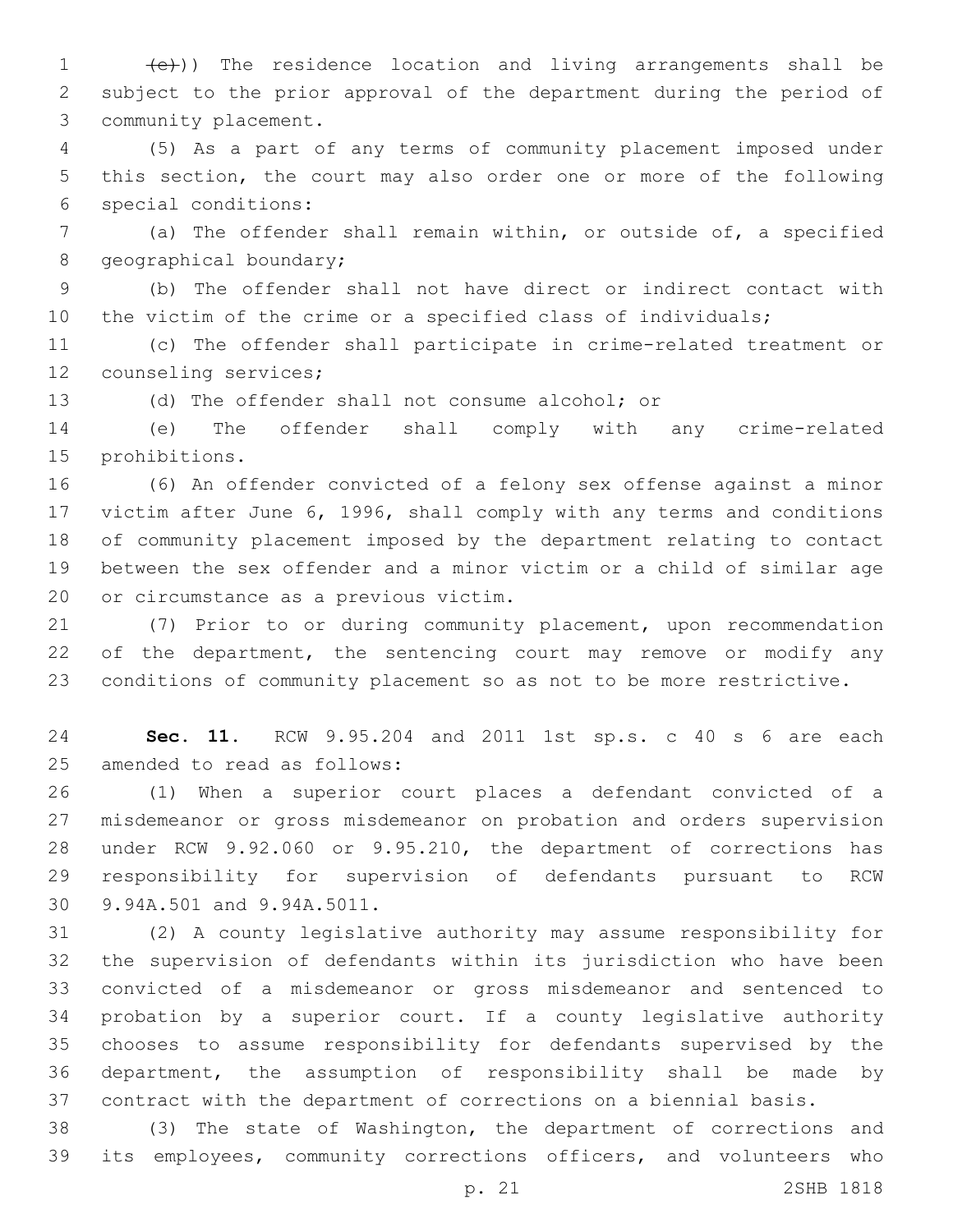assist community corrections officers are not liable for any harm caused by the actions of a superior court misdemeanant probationer who is under the supervision of a county. A county, its probation department and employees, probation officers, and volunteers who assist probation officers are not liable for any harm caused by the actions of a superior court misdemeanant probationer who is under the 7 supervision of the department of corrections.

 (4) The state of Washington, the department of corrections and its employees, community corrections officers, any county providing supervision services pursuant to this section and its employees, probation officers, and volunteers who assist community corrections officers and probation officers in the superior court misdemeanant probation program are not liable for civil damages resulting from any act or omission in the rendering of superior court misdemeanant probation activities unless the act or omission constitutes gross negligence. For purposes of this section, "volunteers" is defined 17 according to RCW 51.12.035.

 (5)(a) If a misdemeanant probationer requests permission to travel or transfer to another state, the assigned probation officer employed or contracted for by the county shall determine whether such request is subject to RCW 9.94A.745, the interstate compact for adult offender supervision. If such request is subject to the compact, the 23 probation officer shall:

 (i) Notify the department of corrections of the probationer's 25 request;

 (ii) Provide the department of corrections with the supporting documentation it requests for processing an application for transfer;

28 (iii) ((Notify the probationer of the fee due to the department 29 of corrections for processing an application under the compact;

30  $(iv)$ ) Cease supervision of the probationer while another state supervises the probationer pursuant to the compact;

32  $((+\nu)^2)$   $(i\nu)$  Resume supervision if the probationer returns to 33 this state before the term of probation expires.

 (b) The probationer shall receive credit for time served while 35 being supervised by another state.

 **Sec. 12.** RCW 36.18.016 and 2021 c 102 s 17 are each amended to 37 read as follows:

 (1) Revenue collected under this section is not subject to 39 division under RCW 36.18.025 or 27.24.070.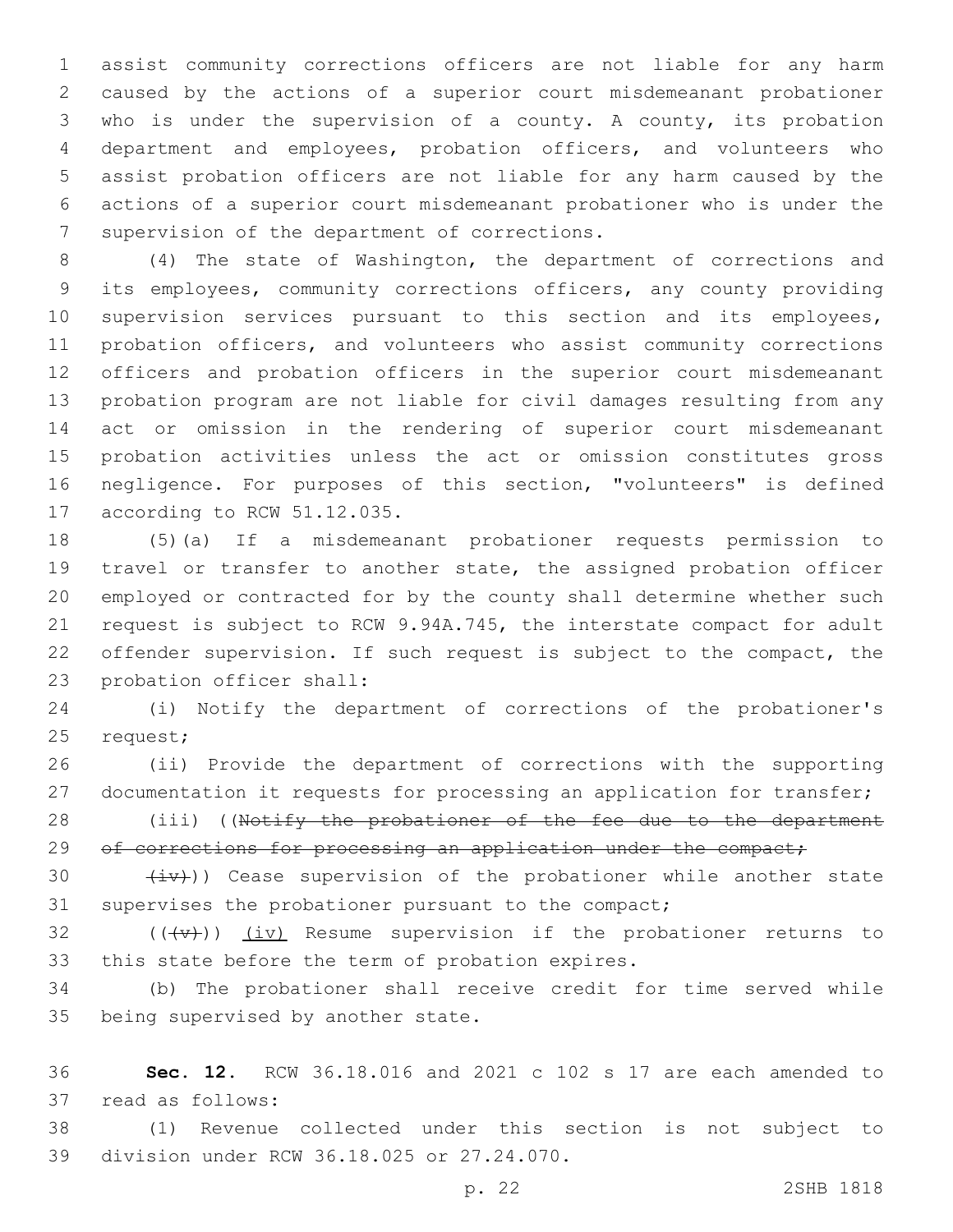1 (2)(a) For the filing of a petition for modification of a decree 2 of dissolution or paternity, within the same case as the original 3 action, and any party filing a counterclaim, cross-claim, or third-4 party claim in any such action, a fee of ((thirty-six dollars)) \$36 5 must be paid.

 (b) The party filing the first or initial petition for dissolution, legal separation, or declaration concerning the validity of marriage shall pay, at the time and in addition to the filing fee 9 required under RCW 36.18.020, a fee of ((fifty-four dollars)) \$54. 10 The clerk of the superior court shall transmit monthly ((forty-eight 11 dollars)) \$48 of the ((fifty-four dollar)) \$54 fee collected under this subsection to the state treasury for deposit in the domestic violence prevention account. The remaining six dollars shall be retained by the county for the purpose of supporting community-based domestic violence services within the county, except for five percent of the six dollars, which may be retained by the court for 17 administrative purposes. On or before December 15th of each year, the county shall report to the department of social and health services revenues associated with this section and community-based domestic violence services expenditures. The department of social and health services shall develop a reporting form to be utilized by counties 22 for uniform reporting purposes.

23 (3)(a) The party making a demand for a jury of six in a civil 24 action shall pay, at the time, a fee of ((one hundred twenty-five 25  $d$ ollars))  $$125;$  if the demand is for a jury of (( $t$ welve)) 12, a fee 26 of ((two hundred fifty dollars)) \$250. If, after the party demands a 27 jury of six and pays the required fee, any other party to the action 28 requests a jury of  $((\text{twelve}))$  12, an additional ((one hundred twenty-29  $five$  dollar))  $$125$  fee will be required of the party demanding the 30 increased number of jurors.

31 (b) Upon conviction in criminal cases a jury demand charge of 32 ((one hundred twenty-five dollars)) \$125 for a jury of six, or ((two 33 hundred fifty dollars)) \$250 for a jury of ((twelve)) 12 may be 34 imposed as costs under RCW 10.46.190.

 (4) For preparing a certified copy of an instrument on file or of record in the clerk's office, for the first page or portion of the first page, a fee of five dollars, and for each additional page or portion of a page, a fee of one dollar must be charged. For authenticating or exemplifying an instrument, a fee of two dollars for each additional seal affixed must be charged. For preparing a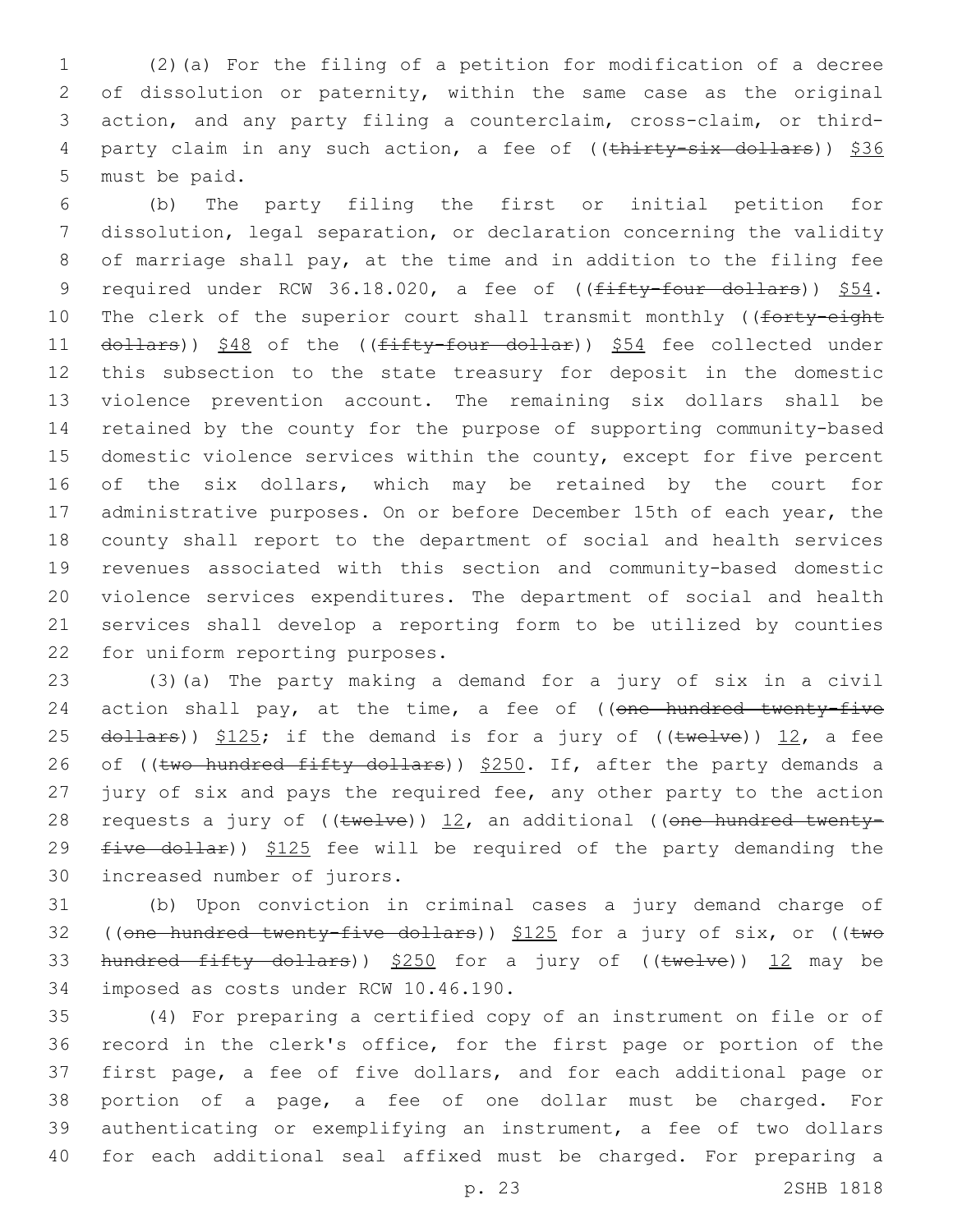copy of an instrument on file or of record in the clerk's office 2 without a seal, a fee of  $((f\text{iff}\psi))$  50 cents per page must be charged. When copying a document without a seal or file that is in an 4 electronic format, a fee of ((twenty-five)) 25 cents per page must be charged. For copies made on a compact disc, an additional fee of ((twenty dollars)) \$20 for each compact disc must be charged.

7 (5) For executing a certificate, with or without a seal, a fee of 8 two dollars must be charged.

9 (6) For a garnishee defendant named in an affidavit for 10 garnishment and for a writ of attachment, a fee of ((twenty dollars)) 11 \$20 must be charged.

12 (7) For filing a supplemental proceeding, a fee of ((twenty 13  $\left(\frac{d^2}{2} + \frac{d^2}{2} + \frac{d^2}{2}\right)$  and the charged.

14 (8) For approving a bond, including justification on the bond, in 15 other than civil actions and probate proceedings, a fee of two 16 dollars must be charged.

17 (9) For the issuance of a certificate of qualification and a 18 certified copy of letters of administration, letters testamentary, or 19 letters of guardianship, there must be a fee of five dollars.

20 (10) For the preparation of a passport application, the clerk may 21 collect an execution fee as authorized by the federal government.

22 (11) For clerk's services such as performing historical searches, 23 compiling statistical reports, and conducting exceptional record 24 searches, the clerk may collect a fee not to exceed ((thirty 25 dollars)) \$30 per hour.

26 (12) For processing ex parte orders, the clerk may collect a fee 27 of  $((\text{thirty dollars}))$  \$30.

28 (13) For duplicated recordings of court's proceedings there must 29 be a fee of  $((\text{ten}-\text{dollars}))$  \$10 for each audiotape and  $((\text{twenty-five}-\text{fivex}))$ 30 dollars)) \$25 for each video or other electronic storage medium.

31 (14) For registration of land titles, Torrens Act, under RCW 32  $65.12.780$ , a fee of ((twenty dollars)) \$20 must be charged.

33 (15) For the issuance of extension of judgment under RCW 6.17.020 34 and chapter 9.94A RCW, a fee of ((two hundred dollars)) \$200 must be 35 charged. When the extension of judgment is at the request of the 36 clerk, the (( $t$ wo hundred dollar))  $$200$  charge may be imposed as court 37 costs under RCW 10.46.190.

38 (16) A facilitator surcharge of up to  $((\text{twenty dollars}))$  \$20 must 39 be charged as authorized under RCW 26.12.240.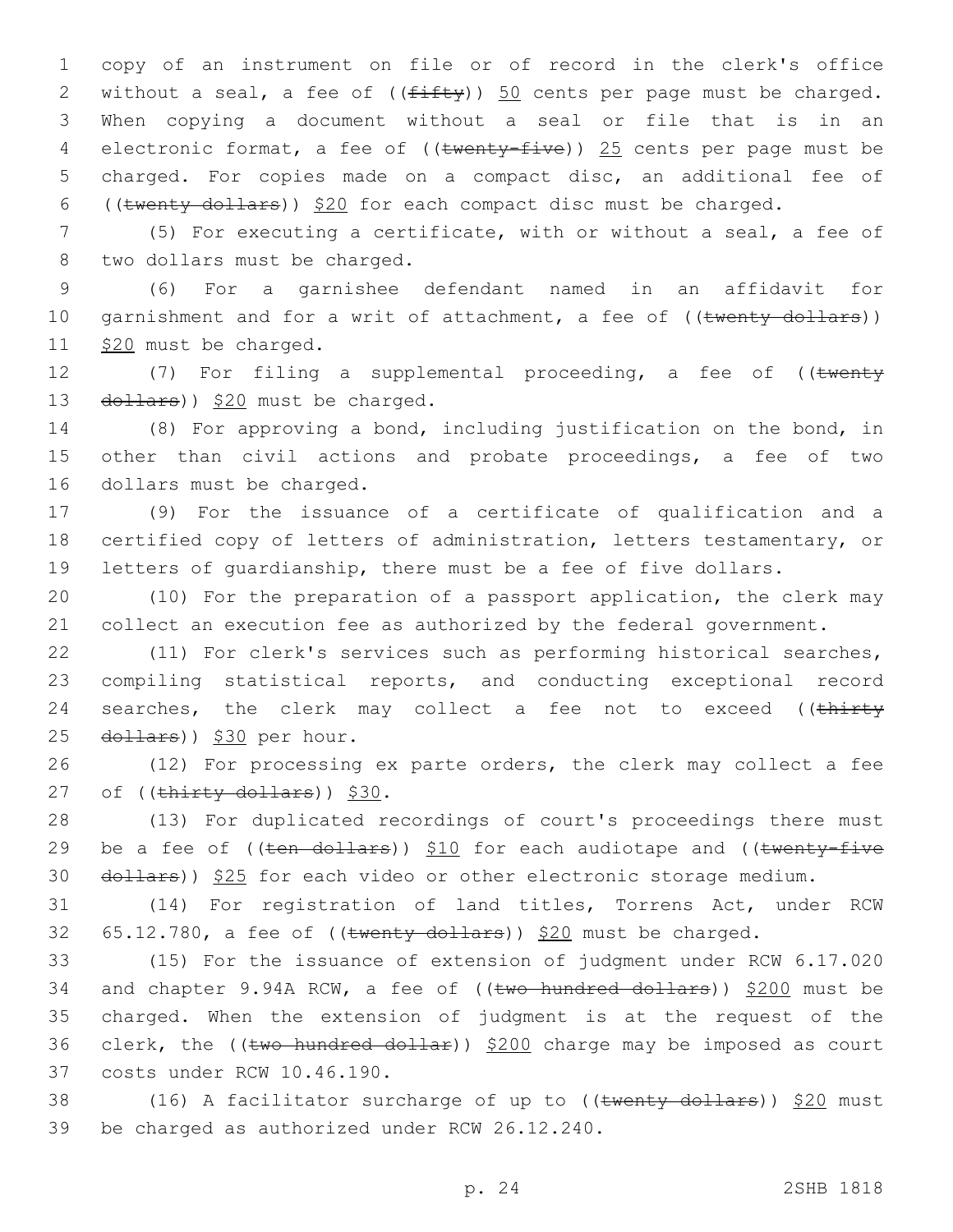(17) For filing an adjudication claim under RCW 90.03.180, a fee 2 of (( $\text{twenty-five dollars}$ ))  $$25$  must be charged.

 (18) For filing a claim of frivolous lien under RCW 60.04.081 or 60.90.130 or filing an action to release a lien under RCW 60.90.090 5 and 60.90.140, a fee of ((thirty-five dollars)) \$35 must be charged.

6 (19) For preparation of a change of venue, a fee of  $($  (twenty 7 dollars)) \$20 must be charged by the originating court in addition to the per page charges in subsection (4) of this section.

 (20) A service fee of five dollars for the first page and one dollar for each additional page must be charged for receiving faxed documents, pursuant to Washington state rules of court, general rule 12 17.

 (21) For preparation of clerk's papers under RAP 9.7, a fee of 14  $((f\text{ifty}))$  50 cents per page must be charged.

 (22) For copies and reports produced at the local level as permitted by RCW 2.68.020 and supreme court policy, a variable fee 17 must be charged.

 (23) Investment service charge and earnings under RCW 36.48.090 19 must be charged.

 (24) Costs for nonstatutory services rendered by clerk by authority of local ordinance or policy must be charged.

 (25) For filing a request for civil arbitration, a filing fee may be assessed against the party filing a statement of arbitrability not 24 to exceed (( $t$ wo hundred fifty dollars))  $$250$  as established by 25 authority of local ordinance. ((Two hundred twenty dollars)) \$220 of this charge shall be used to offset the cost of the civil arbitration 27 program. ((Thirty dollars)) \$30 of each fee collected under this subsection must be used for indigent defense services.

 (26) For filing a request for trial de novo of a civil 30 arbitration award, a fee not to exceed ((four hundred dollars)) \$400 as established by authority of local ordinance must be charged.

 (27) A public agency may not charge a fee to a law enforcement agency, for preparation, copying, or mailing of certified copies of the judgment and sentence, information, affidavit of probable cause, and/or the notice of requirement to register, of a sex offender convicted in a Washington court, when such records are necessary for risk assessment, preparation of a case for failure to register, or maintenance of a sex offender's registration file.

 (28) For the filing of a will or codicil under the provisions of 40 chapter 11.12 RCW, a fee of ((twenty dollars)) \$20 must be charged.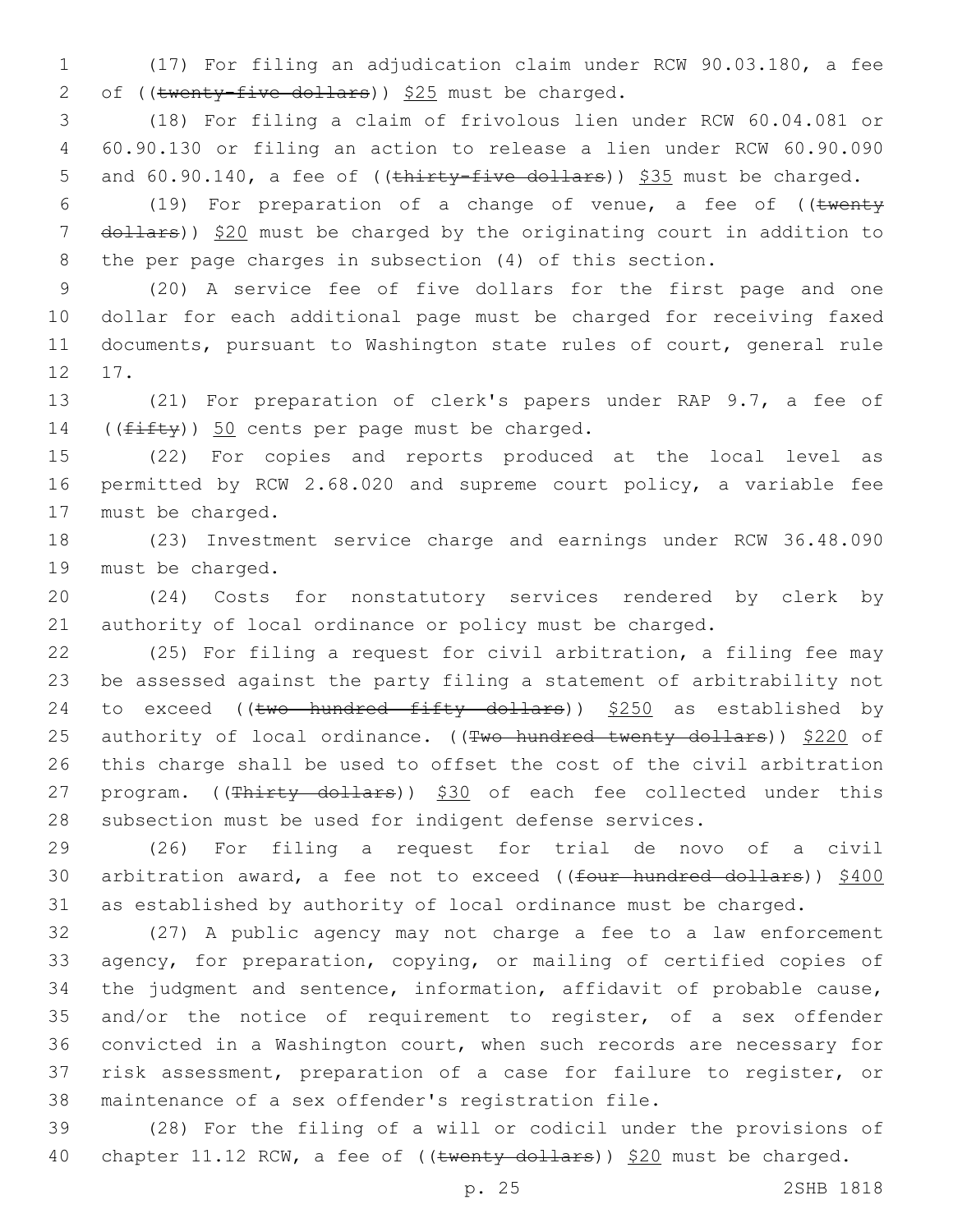(29) ((For the collection of an adult offender's unpaid legal financial obligations, the clerk may impose an annual fee of up to one hundred dollars, pursuant to RCW 9.94A.780.

 $(30)$ )) A surcharge of up to ((twenty dollars)) \$20 may be charged in dissolution and legal separation actions as authorized by RCW 26.12.260.6

 The revenue to counties from the fees established in this section shall be deemed to be complete reimbursement from the state for the state's share of benefits paid to the superior court judges of the state prior to July 24, 2005, and no claim shall lie against the 11 state for such benefits.

 NEW SECTION. **Sec. 13.** The following acts or parts of acts are each repealed:

 (1) RCW 9.94A.780 (Offender supervision intake fees) and 2011 1st sp.s. c 40 s 10, 2008 c 231 s 37, 2003 c 379 s 18, 1991 c 104 s 1, 1989 c 252 s 8, 1984 c 209 s 15, & 1982 c 207 s 2; and

 (2) RCW 72.04A.120 (Parolee supervision intake fees) and 2012 c 117 s 458, 2011 1st sp.s. c 40 s 12, 1991 c 104 s 2, 1989 c 252 s 20, 19 & 1982 c 207 s 1.

 NEW SECTION. **Sec. 14.** RCW 72.11.040 (Cost of supervision fund) and 2011 1st sp.s. c 40 s 13, 2005 c 518 s 943, 2003 1st sp.s. c 25 s 936, 2001 2nd sp.s. c 7 s 919, 2000 2nd sp.s. c 1 s 914, 1999 c 309 s 921, & 1989 c 252 s 26, as now existing or hereafter amended, are each repealed, effective June 30, 2022.

 NEW SECTION. **Sec. 15.** The state treasurer shall transfer all residual funds in the cost of supervision fund to the general fund on June 30, 2022.

 NEW SECTION. **Sec. 16.** Section 7 of this act expires July 1, 2022.

 NEW SECTION. **Sec. 17.** Section 8 of this act takes effect July 1, 2022.

 NEW SECTION. **Sec. 18.** If specific funding for the purposes of this act, referencing this act by bill or chapter number, is not

p. 26 2SHB 1818